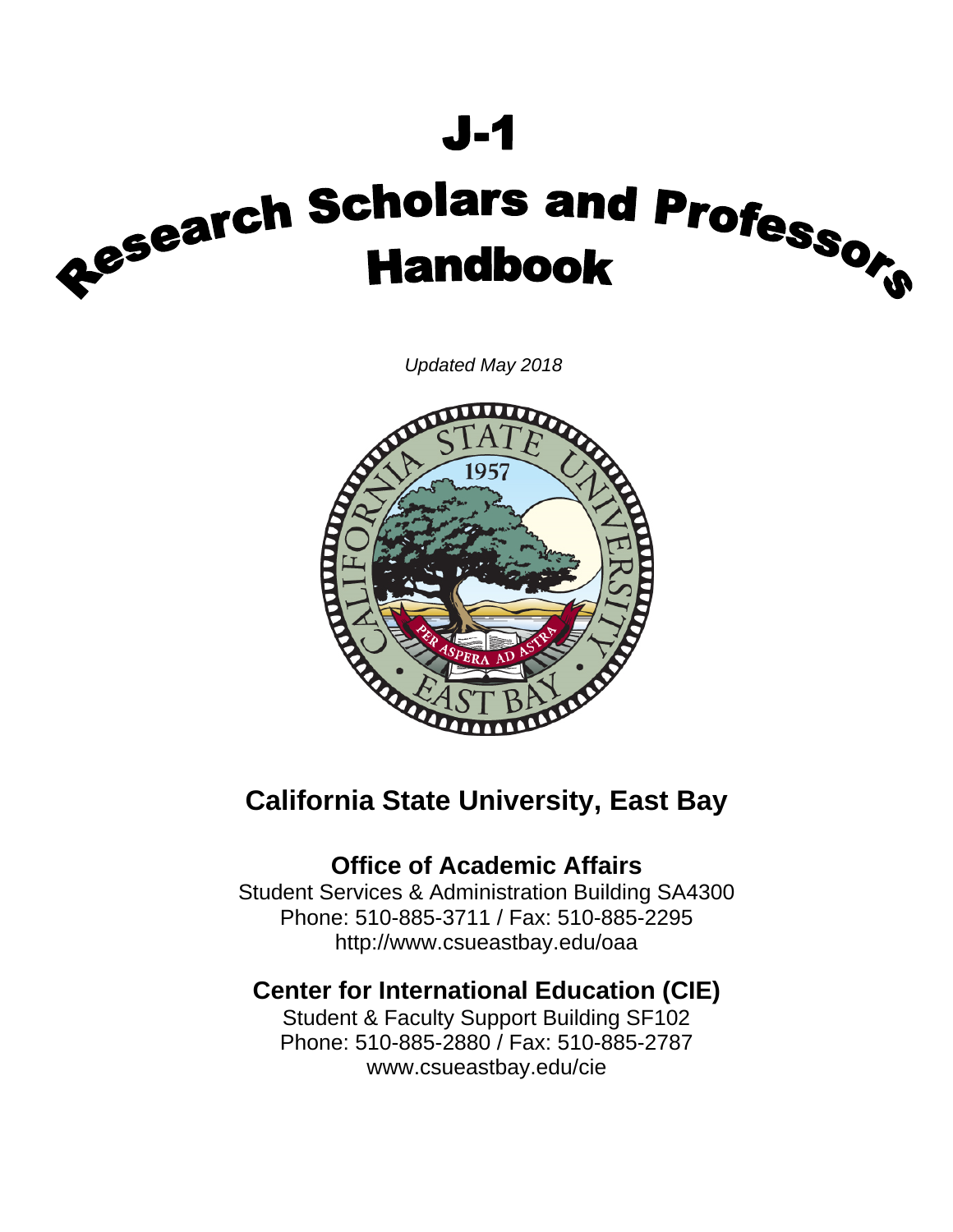# **TABLE OF CONTENTS**

| Applying for a Visa<br><b>SEVIS Information</b><br>The J-1 Visa, Rules and Regulations<br>Arrival / Departure Record, Electronic I-94<br><b>DS-2019 Form</b> |    |
|--------------------------------------------------------------------------------------------------------------------------------------------------------------|----|
| <b>Making Flight Reservations</b><br>At the Airport<br>Getting to East Bay from the Airport                                                                  |    |
|                                                                                                                                                              |    |
|                                                                                                                                                              | 13 |
|                                                                                                                                                              |    |
| Banking (Checking Account, Savings Account, Identification, ATM, Credit Cards)                                                                               | 13 |
|                                                                                                                                                              | 14 |
|                                                                                                                                                              | 15 |
|                                                                                                                                                              | 15 |
|                                                                                                                                                              |    |
|                                                                                                                                                              | 16 |
| <b>Long Distance Calls</b><br><b>Calling Card</b><br><b>Collect Calls</b><br>Emergencies<br><b>International Calls</b><br><b>Mobile Phones</b>               | 16 |
|                                                                                                                                                              |    |
|                                                                                                                                                              |    |
|                                                                                                                                                              |    |
|                                                                                                                                                              |    |
|                                                                                                                                                              | 20 |

# **J-1 International Scholar Handbook**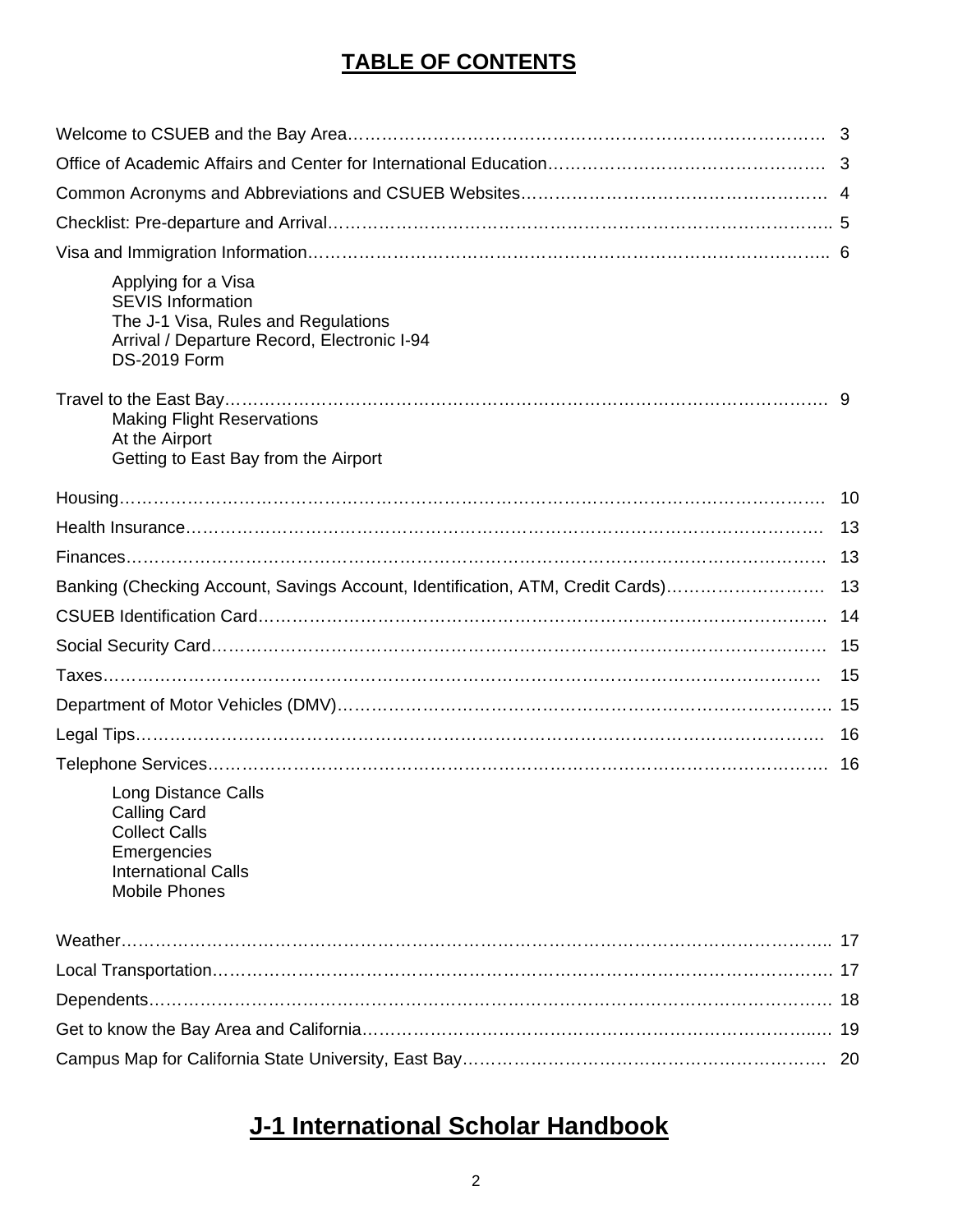Welcome to California State University, East Bay! We are happy you will be joining us here on the hill. Please read through this Handbook carefully as it contains the many things you will need to do before you depart and information you will need once you arrive. We look forward to meeting you soon!

# **CSUEB and the BAY AREA**

When you arrive on campus at Cal State East Bay, one of the first things you will notice is the spectacular panoramic view of the entire San Francisco Bay Area. CSUEB is surrounded by residential areas and open space; trails close to campus connect to the largest regional park district in the U.S. The campus is only 30-45 minutes away from the cities of San Francisco, Oakland, Berkeley and San Jose, which all offer a variety of activities including theatre, dance, museums, festivals, and cuisine from all over the world. You will find helpful websites about the Bay Area in the following pages.

CSUEB is an international and diverse community. There are over 800 international students from 70 countries. The university is recognized as a leader in many fields of study, including business, computer science, humanities and health sciences. Socially, there are many activities on campus that you can be involved with, such as Tae Kwon Do, International Student Club, Yoga, Theatre, Art, among many others. Be sure to explore www.csueastbay.edu to learn more!

# **OFFICE OF ACADEMIC AFFAIRS**

The Office of Academic Affairs is provides direction and support services to Deans, University Librarian, department chairs and faculty. To achieve this goal, Academic Affairs collaborates with the Academic Senate when appropriate. Specific areas in which support is provided are faculty and administrative searches; faculty appointments, evaluation, discipline, leaves and separations; faculty development and department chair development; Unit 3 and Unit 11 contract issues and grievances; academic policy information and interpretation; academic budgetary resources and faculty salary information; grants and contract proposals; curricular proposals, accreditation and transfer articulation issues; general education program; library and student academic support; on-line and hybrid course development; international programs, admissions and visas; certificate and extension programs; academic programs and graduate studies at Hayward, Concord and On-line campuses.

| OAA Staff:                      | Ms. Gina Traversa, Special Assistant to the Provost<br>Ms. Karen J. Ling, Faculty Immigration Advisor                                                                  |
|---------------------------------|------------------------------------------------------------------------------------------------------------------------------------------------------------------------|
| <b>Our Contact Information:</b> | Office of Academic Affairs - SA4300<br>California State University, East Bay<br>25800 Carlos Bee Blyd<br>Hayward, CA 94542<br>Phone: 510-885-3711<br>Fax: 510-885-2787 |

# **CENTER FOR INTERNATIONAL EDUCATION (CIE)**

The Center for International Education (CIE) assists the university's J-1 visas and F-1 visa international students & scholars in adjusting to life at CSUEB, the San Francisco Bay Area, and the United States. CIE has a professional, multilingual staff that is sensitive to the needs and concerns of international scholars and students in a university setting. The staff is well informed about campus and community services, cross-cultural issues, and is dedicated to making your stay at CSUEB as enjoyable and comfortable as possible. If we don't have the answers you need, we are almost always able to direct you to the person or office that does. Please visit our office at your earliest convenience and introduce yourself!

| CIE Staff:               | Dr. Ray Wallace, Executive Director              |  |  |
|--------------------------|--------------------------------------------------|--|--|
|                          | Ms. Kelly Moran, Director                        |  |  |
|                          | Mr. Miguel Silva, International Student Advisor  |  |  |
|                          | Ms. Julie Moreira, International Student Advisor |  |  |
| Our Contact Information: | Center for International Education (CIE) - SF102 |  |  |
|                          | California State University, East Bay            |  |  |
|                          | 25800 Carlos Bee Blvd                            |  |  |
|                          | Hayward, CA 94542                                |  |  |
|                          | Tel.: 510-885-2880                               |  |  |
|                          | Fax: 510-885-2787                                |  |  |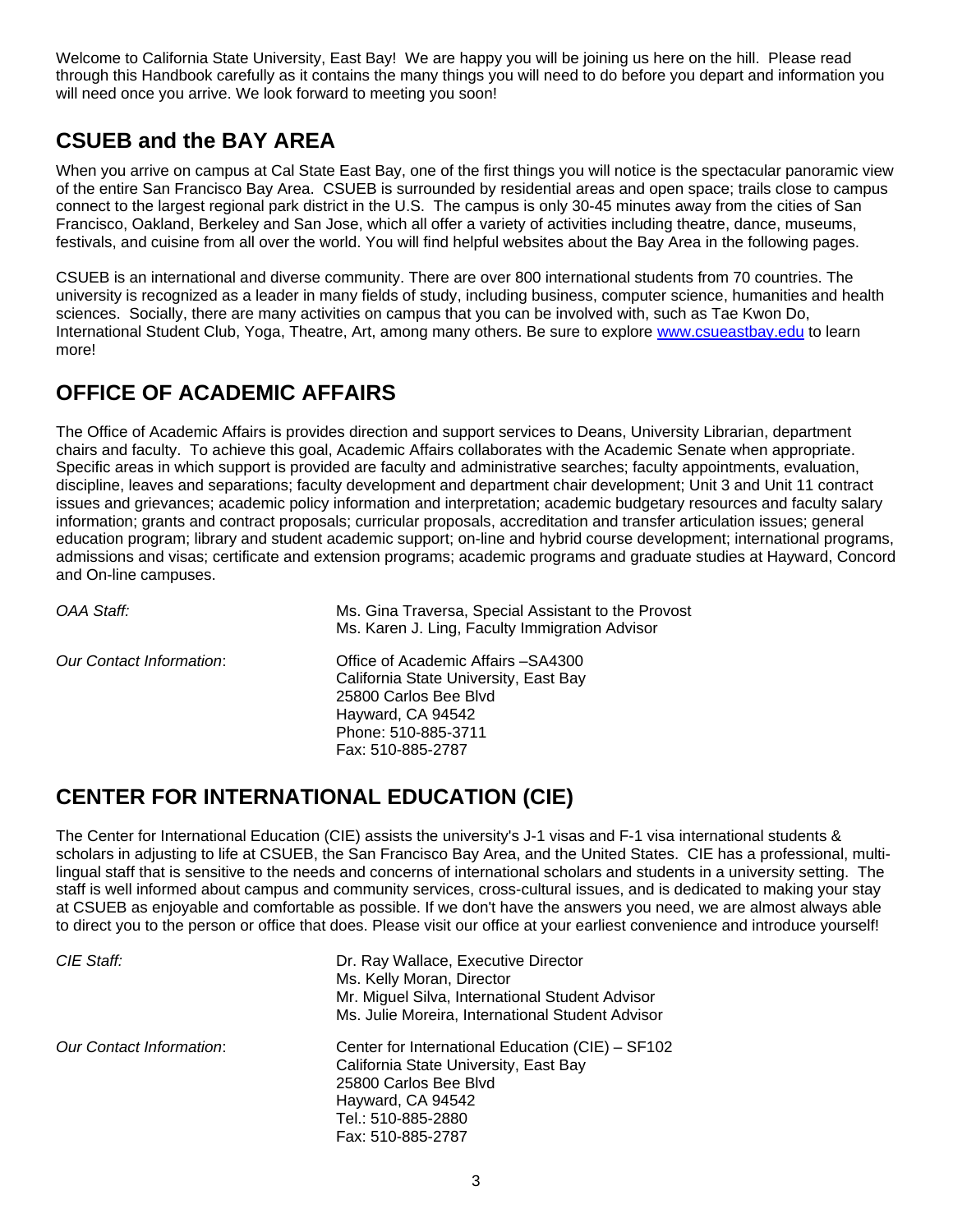# **Common Acronyms and Abbreviations**

| <b>AE</b>                | Arts and Education Building                      |
|--------------------------|--------------------------------------------------|
| <b>ALP</b>               | American Language Program                        |
| <b>BART</b>              | <b>Bay Area Rapid Transit</b>                    |
| CBE                      | College of Business and Education                |
| <b>CEAS</b>              | <b>College of Education &amp; Allied Studies</b> |
| CIE                      | Center for International Education               |
| <b>CLASS</b>             | College of Letters, Arts, and Social Sciences    |
| <b>CSCI</b>              | <b>College of Science</b>                        |
| <b>CSUEB</b>             | California State University, East Bay            |
| <b>DMV</b>               | Department of Motor Vehicles                     |
| <b>DOS</b>               | [U.S.] Department of State                       |
| $\mathsf{L}\mathsf{I}$   | <b>Library Building</b>                          |
| $\overline{MB}$          | <b>Music Building</b>                            |
| $\overline{M}$           | Meiklejohn Building                              |
| <b>OAK</b>               | Oakland International Airport                    |
| <b>SA</b>                | <b>Student Administrative Services Building</b>  |
| <b>SEVIS</b>             | Student and Exchange Visitor Information System  |
| Sc. S., Sc. N.           | South Sciences Building, North Sciences Building |
| $\overline{\mathsf{SF}}$ | <b>Student &amp; Faculty Support Building</b>    |
| <b>SFO</b>               | San Francisco International Airport              |
| <b>SSN</b>               | <b>Social Security Number</b>                    |
| <b>USCIS</b>             | U.S. Citizenship and Immigration Services        |
| UU                       | <b>University Union</b>                          |
| <b>VBT</b>               | Valley Business & Technology Building            |

# **CSUEB Websites:**

| California State East Bay Website                                                                     | www.csueastbay.edu                                                                                                 |
|-------------------------------------------------------------------------------------------------------|--------------------------------------------------------------------------------------------------------------------|
| California State East Bay Campus Map                                                                  | http://www.csueastbay.edu/about/visitor-information/maps-campus-<br>locations/hayward-campus-map/index.html        |
|                                                                                                       | http://www.csueastbay.edu/visit/files/docs/tours/cal-state-east-bay-<br>self-guided-tour-brochure-updated-2017.pdf |
| University Catalog                                                                                    | http://www20.csueastbay.edu/ecat/index.html                                                                        |
| <b>CIE</b>                                                                                            | www.csueastbay.edu/CIE                                                                                             |
| <b>Currency Converter</b>                                                                             | www.xe.net                                                                                                         |
| U.S. Department of State<br>(Exchange Visitor Program, Bureau of Educational<br>and Cultural Affairs) | http://exchanges.state.gov/education/exchanges                                                                     |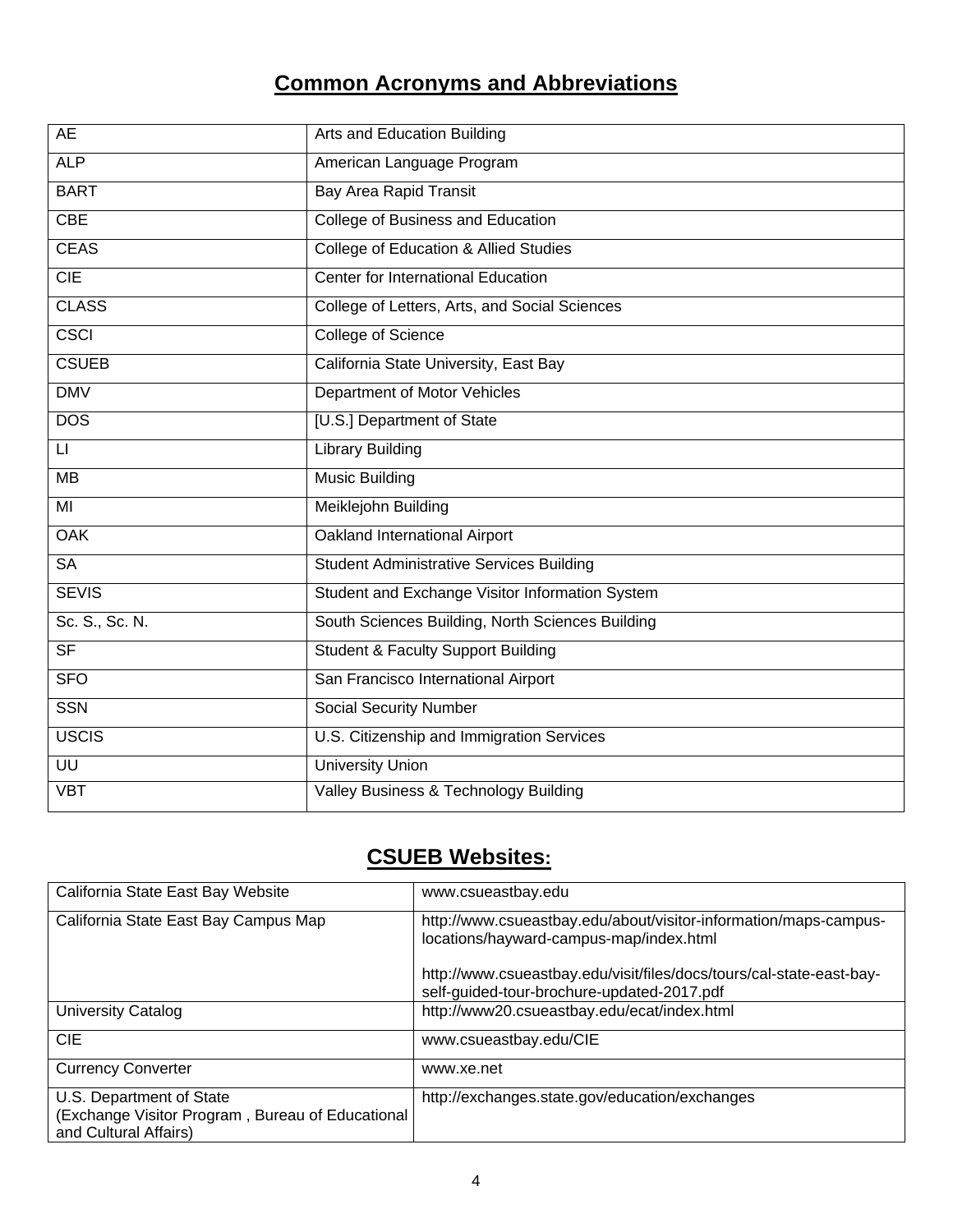# **Checklist**

### *THINGS TO DO BEFORE YOU DEPART:*

- Obtain Visa
- $\triangleright$  Make Flight Reservations: Please let us know of your arrival date or any change in travel plans:

OAA (Karen.Ling@csueastbay.edu) or CIE (Miguel.Silva@csueastbay.edu)

- $\triangleright$  Research Housing options
- **EXECUTE:** Make Temporary Housing Arrangements
- Purchase and inform yourself about health insurance (www.csuhealthlink.com)
- $\triangleright$  Pack Accordingly
- $\triangleright$  Learn more about CSUEB
- $\triangleright$  Inform yourself about the San Francisco Bay Area.

### *THINGS TO DO UPON ARRIVAL:*

 Please make an appointment with the Office of Academic Affairs, Faculty Immigration Advisor, Karen J. Ling (Karen.Ling@csueastbay.edu) to check-in and for orientation. We will assist you with checking in to the Center for International Education, give you a tour of the University campus, and introduce you to your Department. Please bring with you 1) your passport, and 2) DS-2019.

*The Center for International Education is required to report your arrival to Department of Homeland Security no later than 30 days from the start date indicated on your DS-2019.* 

- $\triangleright$  Show proof of foreign travel insurance or purchase medical insurance and/or show Proof of Purchase to CIE within the First Week of Your Arrival. J-1 *Exchange Visitors and J-2 dependents must have adequate health insurance coverage while in the U.S. as exchange visitors.* For more information on the U.S. Department of State Health Insurance Requirements, see the Health Insurance Section of this Handbook.
- $\triangleright$  Obtain your CSUEB ID complete form at the orientation. *The Office of Academic Affairs will provide you with your university identification number (called 'NetID'). Once you know your NetID, you can visit the CSUEB Library with your photo ID (such as a passport) to have your photograph taken and your ID card issued.*
- $\triangleright$  If you will be employed, apply for your Social Security Number.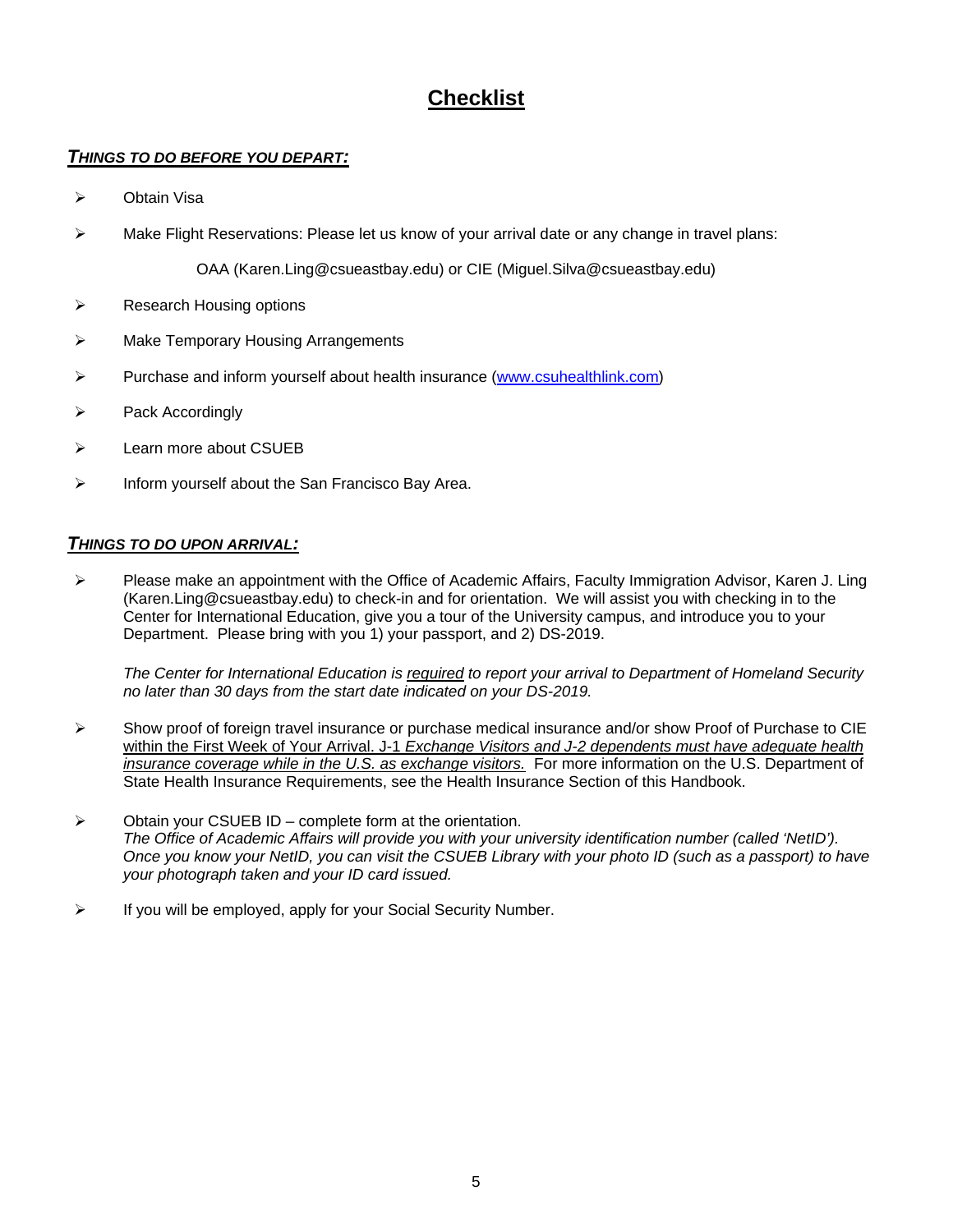# **VISA AND IMMIGRATION INFORMATION**

### **OBTAINING A VISA: INFORMATION ON APPLYING FOR A U.S. VISA**

You will need a J-1 visa to enter the United States. You should apply for the visa at the nearest U.S. embassy or consulate in your home country using the **DS-2019 form** that will be mailed to you with your welcome/acceptance letter.

Visa procedures vary slightly from one U.S. embassy or consulate to another. Before you apply for your visa, check with the U.S. embassy or consulate where you plan to apply to learn about their specific procedures and policies regarding J-1 visa applications as well as to determine exactly what supporting documentation is required. For example, some U.S. embassies and consulates will operate on a walk-in basis while others will require that you make an appointment several days in advance. Others may accept J-1 visa applications only during certain hours of the day. **Please do some research in advance of your visit so that you will be as prepared as possible!** 

Several standard items are required in support of your application for a U.S. visa:

- 1. Valid DS-2019 Form. *Be sure to sign the bottom of your DS-2019 form.*
- 2. Current & original financial documentation from your sponsor.
- 3. Valid passport.
- 4. Proof that you have a permanent residence outside of the U.S.
- 5. One or more passport-type photographs.
- 6. Non-immigrant visa application (available at the U.S. embassy or consulate).
- 7. Receipt showing payment of SEVIS (I-901) fee (see below for further details).

Additional application materials may be requested by the visa officer to prove your eligibility for a U.S. visa. These may include: evidence of English proficiency, employment records, and additional evidence of strong ties to your home country or of your ability to support yourself in the United States. An application fee may also be required.

**Note on Dependents:** If your dependents (spouse, children) will accompany you to the U.S., they will need a DS-2019 issued to them to apply for a J-2 visa. *CSUEB requires financial evidence of the following amounts to invite dependents (before issuance of above documents): \$500 per month for the spouse and \$250 per month for each child.* 

### **SEVIS INFORMATION**

The Student & Exchange Visitor Information System (SEVIS) is an internet-based system that allows schools and the U.S. Citizenship and Immigration Services (USCIS) and U.S. Immigration and Customs Information (USICE) to exchange data on the visa status of international students/scholars. Information is transmitted electronically throughout the student's/scholars academic career. U.S. Consulates and other U.S. government agencies will have access to this information.

Effective September 1, 2004, the U.S. Department of Homeland Security (DHS) requires the collection of a one-time SEVIS fee of \$200 from certain J-1 Exchange Visitor students and scholars. This fee is being collected to fund operation of the Student and Exchange Visitor Program Office, which has oversight over SEVIS - the Student and Exchange Visitor Information System.

Please visit http://fmjfee.com to pay the SEVIS fee. You will need to pay the SEVIS fee and print out a receipt prior to your visa interview.

### **THE J-1 VISA, ELECTRONIC I-94 AND THE DS-2019 FORM**

A J-1 Student/Scholar, having been granted an DS- 2019 from an American institution or agency (such as IIE, IREX,etc.) and having obtained a J-1 visa from a U.S. consulate abroad, has three documents that govern her/his stay in the U.S. They are:

- Entry visa
- Admission Stamp
- DS-2019 Form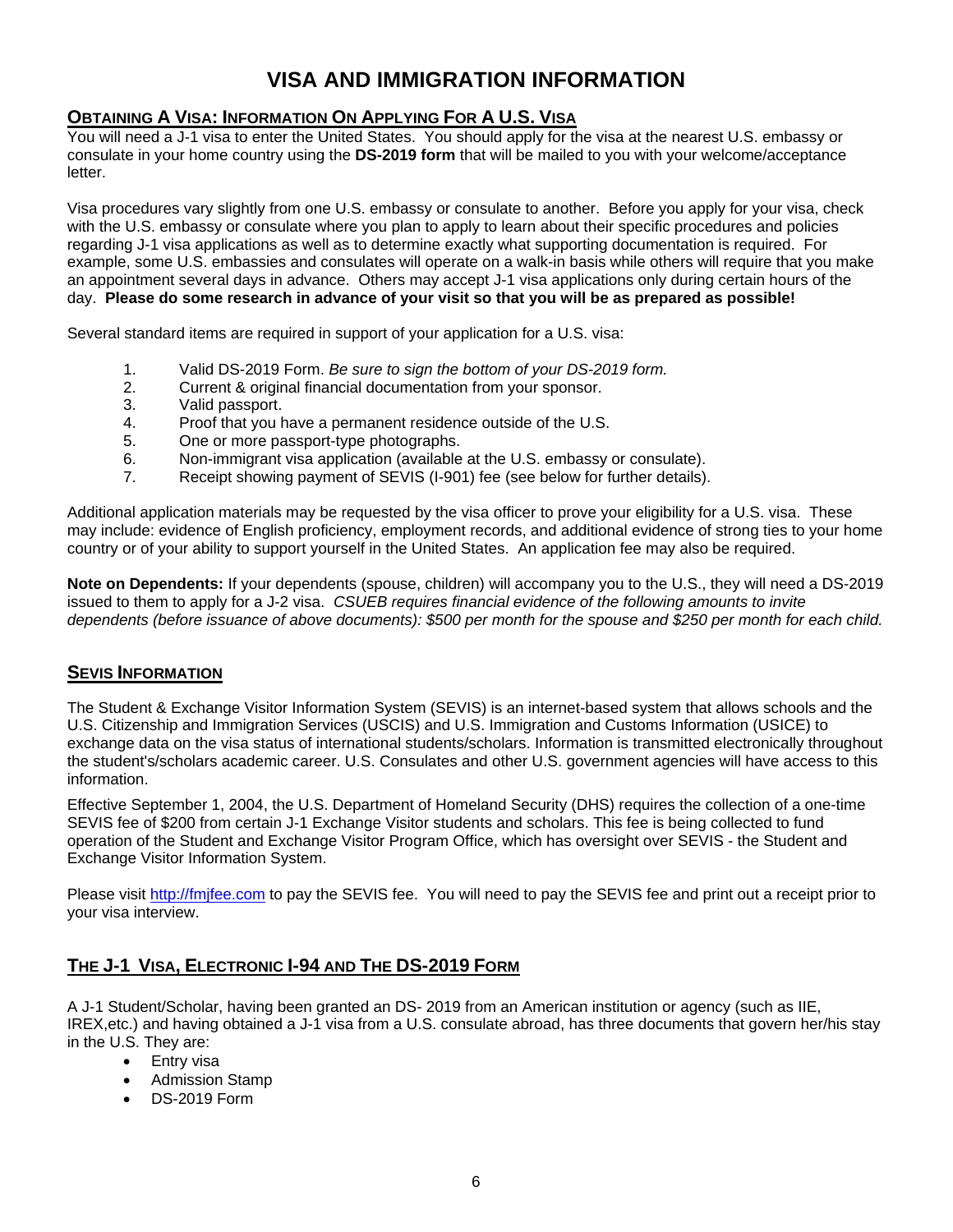### **THE ENTRY VISA**

The **entry visa** is issued at an American Consulate in a country outside the U.S. These visas are either for single entry to the U.S. or for multiple entries as noted on the visa. There is a time limit for the use of the visa. Sometimes a multiple entry visa is valid for the amount of time expected to complete the program sought, and, sometimes it is only good for one year or less. During this time period a J-1 student/scholar may leave the U.S. and be able to return. If he/she leaves the U.S. after that time period, however, a new visa will be required to return. An important thing to remember is that this visa is an entry visa and, therefore only needed **when entering** the U.S. from another country. It does not control your stay in U.S.

### **THE ADMISSION STAMP**

Upon entry to the U.S., your passport will be stamped with an admission stamp. The admission stamp indicates the date of admission, class of admission (J-1) and admission until date. For J-1 visitors, the admission until is 'D/S', which is an abbreviation for "Duration of Status". Duration of Status means: students may stay in the country until the completion of their program as long as their DS-2019 Form is valid. **This is true even if the visa is no longer valid.** If you need to print the electronic I-94 arrival/departure record for verification purposes, it can be obtained from: www.cbp.gov/I94

### **THE DS-2019 FORM**

The DS-2019 Form is the document which CSUEB or a sponsoring agency, such as IIE, issues to you when you are admitted. It records information that the U.S. government needs for its records and to grant an entry visa. In item number 3 on the DS-2019 Form there is a place to record the beginning and ending dates of your program. This ending date is important because it is the date by which you must complete your program. Failure to do so may result in your being out of status with the U.S. Department of State, the agency that regulates J-1 visa holders.

### **RULES & REGULATIONS FOR J-1 SCHOLARS & PROFESSORS SPONSORED BY CSUEB**

### **MAINTAINING LEGAL STATUS**

It is YOUR responsibility to know the regulations as they pertain to maintaining J visa status. To maintain J visa status, you are required to:

- Report to CIE within one week of your arrival
- Have a valid DS-2019 and passport
- Have health insurance for yourself and your J-2 dependents, which meets the J visa minimum requirements of the federal government
- Be in pursuance of activities as stated on your DS-2019
- Receive written authorization from the Center for International Education for all employment
- Inform the Center for International Education of any local address, telephone number, and email address changes within 10 days of the change
- Report to CIE any accompanying dependent departure from the US prior to the prior to Exchange Visitor's departure dates
- Completion of Stay: Notify the Center for International Education before you end your program.

### **HEALTH INSURANCE**

U.S. Federal Government Regulations require all persons with J-1 and J-2 visas to carry health insurance that meets the minimum requirements outlined in States 22CFR 62 Code of Federal Regulations 514.14 while they are in the United States. J-1 Exchange Visitors and J-2 dependents must show proof of health insurance **coverage within one week of arrival** into the United States. The details of the requirements are outlined in the following pages.

### **EMPLOYMENT ACTIVITIES NOT AT CAL STATE EAST BAY**

Research Scholars and professors ("visitors") may engage in activities at locations other than CSU East Bay if such activities constitute occasional lectures or consultations and if the following procedures and criteria are met:

- The occasional lectures or short-term consultations shall 1) be directly related to the objectives of the exchange visitor's program, 2) be incidental to the primary program activities, and 3) not delay the completion of the program.
- WRITTEN authorization must be obtained by the Center for International Education BEFORE engaging in such activities involving wages or other remuneration. To obtain authorization, the visitor must present 1) a letter of offer setting forth the terms and conditions of the offer to lecture or consult and 2) a letter from his or her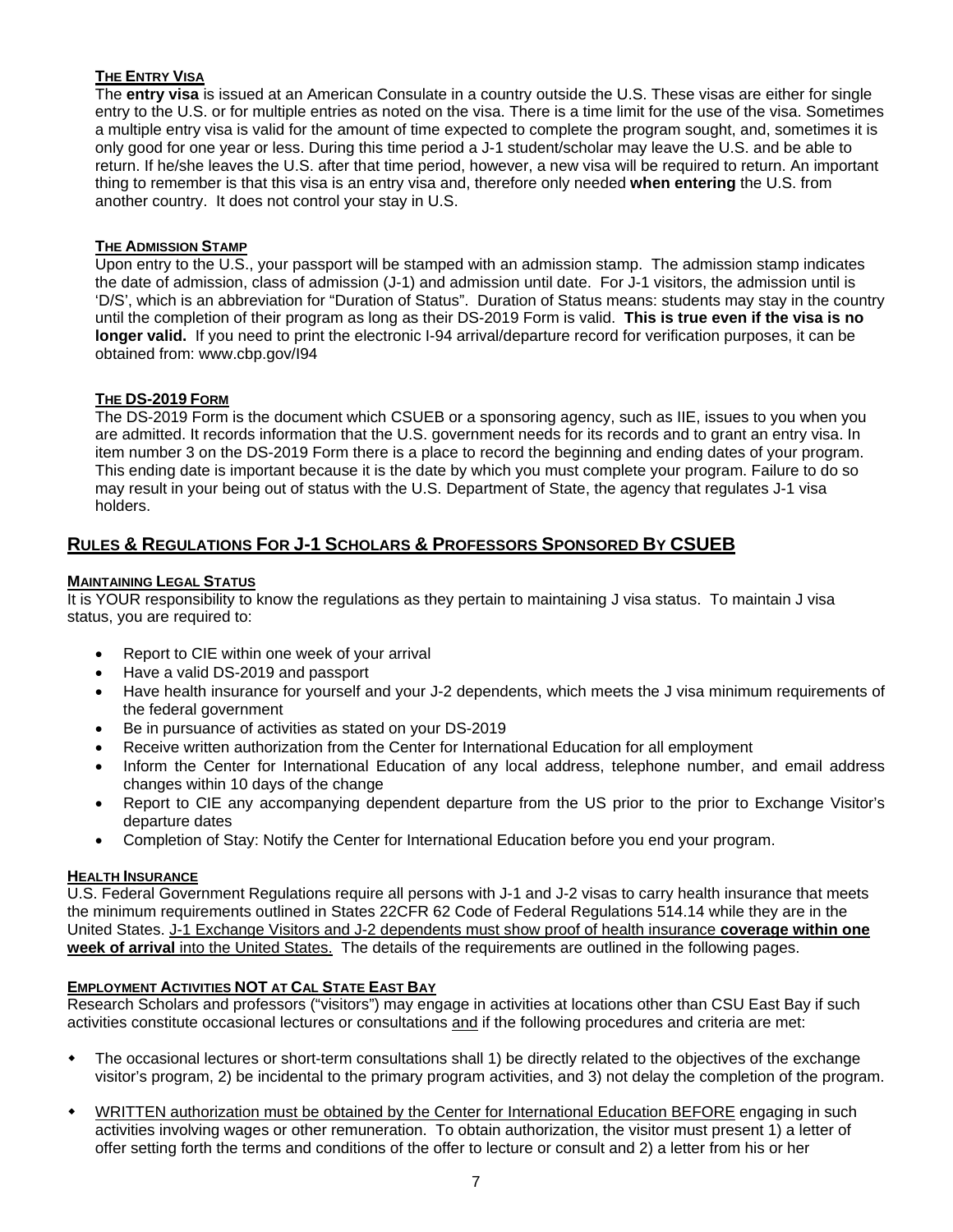department head or supervisor recommending such activity and explaining how it would enhance the exchange visitor's program.

**Note on Dependents:** J-2 visitors are eligible to apply to the Bureau of Citizenship and Immigration Services for employment authorization. The purpose of employment must not be to support the J-1 Visitor. More information is available at the Center for International Education.

### **J-1 SCHOLAR ELIGIBILITY**

- 1) Research Scholars and professors may not be a candidate for tenure track positions.
- 2) 12 Month Bar: A professor or research scholar may not be in the U.S. in J-1 visa status for any part of the 12 month period preceding the start date of their program, indicated on Form DS-2019. The 12 month bar is waived if the visitor was a) present in the U.S. no more than 6 months; or b) participating in the Short-term Scholar category.
- 3) 24 Month Bar: Effective November 18, 2006, there is a 24 month bar on repeat participation in the J Professor or Research Scholar categories. In other words, if you have been in the U.S. as a J-1 Professor or J-1 Research Scholar in the prior 24 months, you may not return to the U.S. in either of those two J-1 categories. Furthermore, once you complete your stay at CSUEB as J-1 Professor or J-1 Research Scholar, you will not be eligible to return to the U.S. in one of these two categories for a period of 24 months.

### **STUDYING AT CSU EAST BAY**

As a professor or research scholar, your primary activities are to engage in research, teaching, and/or lecturing at California State University, East Bay. As such, you may not enroll in degree programs since this constitutes a shift of your primary purpose to studying. If you are interested in enrolling in degree programs, please speak with your advisor at the Center for International Education about changing to F-1 visa status or applying for an F-1 (student) visa.

### **TWO YEAR HOME COUNTRY PHYSICAL PRESENCE REQUIREMENT 212(E)**

Certain scholars and professors (and dependents) are subject to the two year home country physical presence requirement (212(e)). The scholar or professor who is subject to the requirement must be *physically present* in the country of nationality or last legal permanent residence for an aggregate of two years following departure from the United States before being eligible to apply for 1) an immigrant visa or permanent residence 2) a nonimmigrant H visa as a temporary worker or trainee, or 3) a nonimmigrant L visa as an intra-company transferee, or 4) a dependent H or L visa. If you have questions regarding 212(e), please contact the Office of Academic Affairs or International Exchange Advisor at CIE.

212e subjectivity does not prohibit the Exchange Visitor (and his/her dependents) from applying for other nonimmigrant visas (besides H and L) such as B1/B2 or F-1 visas.

**Who is subject to 212(e)?** These restrictions apply to an exchange visitor:

- 1) whose program for which he/she came to the U.S. was financed in whole or part, directly or indirectly, by an agency of the U.S. government or by the government of the country of his nationality or last legal permanent residence;
- 2) whose field of research or professional activity is included in the Skills List (list of skills determined by the director of the United States Information Agency as required in the Visitor's home country).

**Note on Dependents:** When the J-1 Exchange Visitor is subject to 212€, then his/her J-2 dependents will also be subject.

### **EXTENSION**

Certain J-1 Scholars may be eligible to extend their stay at CSUEB. By federal regulation, a professor or research scholar is limited to five (5) years in J-1 Exchange Visitor status.

To apply for an extension, they will have to speak with their supervising department and supply the following documents: (1) additional amount and source of funding, (2) proof of health insurance for the extended time, (3) official letter from Home University on letterhead confirming that leave has been extended for period of time indicated. Once CIE has all necessary documents, an appointment will scheduled with the scholar.

**Note on Dependents**: Funding and health insurance must be included for J-2 dependents. Additionally, see Note on dependents under Travel (internationally) below.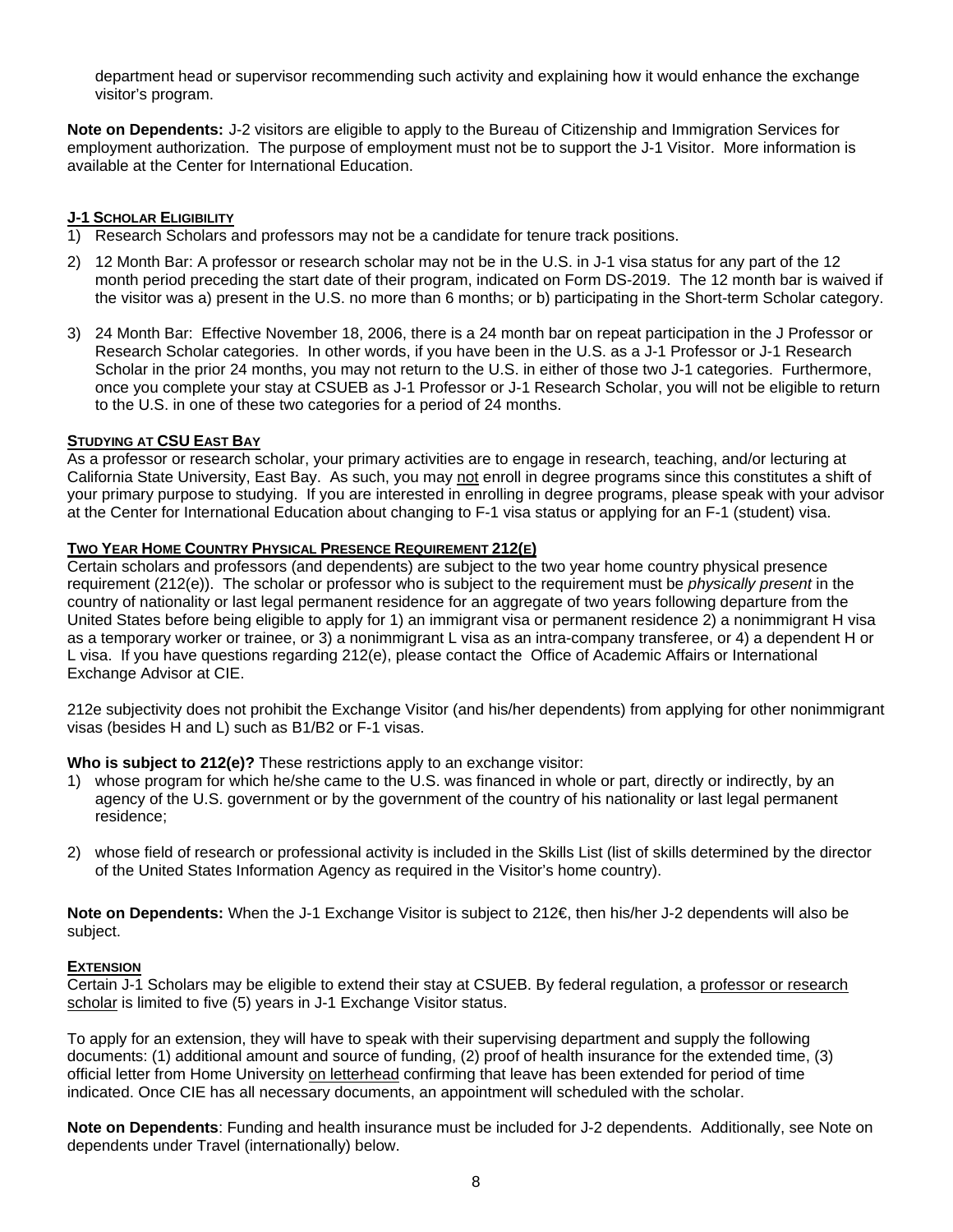### **CHANGE OF ADDRESS**

- When you arrive, immediately notify OAA and CIE of your local contact information (mailing address, phone number, your and each accompanying spouse and dependents' emails).
- If your address, telephone, or email changes during your stay in the USA, you are required by federal regulations to inform the Center for International Education (CIE) within 10 days of the change. Students/Scholars who do not notify CIE of changes in contact information will have problems with the U.S. Citizenship and Immigration Service (USCIS) that may lead to withdrawal from the university and possible deportation from the country.

### **TRAVELING INTERNATIONALLY**

It is your responsibility to determine whether you will be required to obtain a visa to enter the country of your destination. To re-enter the U.S:

- Make sure your passport and J visa have not yet expired (otherwise, you will not be allowed to re-enter!)
- Your J visa must indicate "M" under "entries" (that means you can have multiple entries on the same visa)
- *\*\*\*Bring your DS-2019 to the Center for International Education for endorsement by a Responsible Officer or Alternate Responsible Officer and complete the blue "DS-2019 Request Form." You should allow at least five working days to obtain the endorsement. \*\*\**
- Please see our handout on Travel to Canada, Mexico, and the Caribbean" if you are traveling to those countries.

You will need to bring your passport, I-94, and DS-2019 (with the endorsement) with you when you travel. You are discouraged from traveling to another country close to the expiration of your DS-2019 if you plan to re-enter the United States. If school has already ended or your program has completed, the officials at the port of entry may feel that you no longer have a legitimate reason to re-enter the United States. You will not be allowed to re-enter the United States on your J visa if your DS-2019 has expired.

**Note on Dependents**: J-2 dependents' status relies on the status of the J-1. Therefore, when the J-1 is out of the U.S., the J-2 should also accompany the J-1. It is inadvisable to leave J-2 dependents in the U.S. if the J-1 is to be gone for an extended period of time.

# **TRAVEL TO EAST BAY**

### **MAKING FLIGHT RESERVATIONS**

When making flight reservations, take into account the dates when you can move into your accommodations.

### **DURATION OF STAY:**

Regulations allow you to arrive up to 30 days prior to the start of your program and leave 30 days after the end of your program, provided you do not engage in employment or any exchange activities during that time and have maintained your J visa status. Your program dates are indicated in box 3 of your DS-2019.

### **AT THE AIRPORT**

Make sure you keep your passport and DS-2019 in your carry-on bag when traveling. Do NOT put them in your luggage to be checked in at the airport! Show your DS-2019 to the immigration official upon your arrival.

Whatever your final destination may be, you will have to go through Immigration and Customs at your first port of entry into the United States (i.e., if you are stopping in Chicago to transfer planes, you will be subject to immigration and customs in Chicago even if San Francisco is your final destination). You will receive your I-94 card when you go through Immigration.

### **GETTING TO EAST BAY FROM THE AIRPORT**

### **SAN FRANCISCO INTERNATIONAL AIRPORT (SFO)**

San Francisco International Airport is located on the west side of the San Francisco Bay (East Bay is located on the east). It takes about 40-50 minutes to get to East Bay when there is no traffic.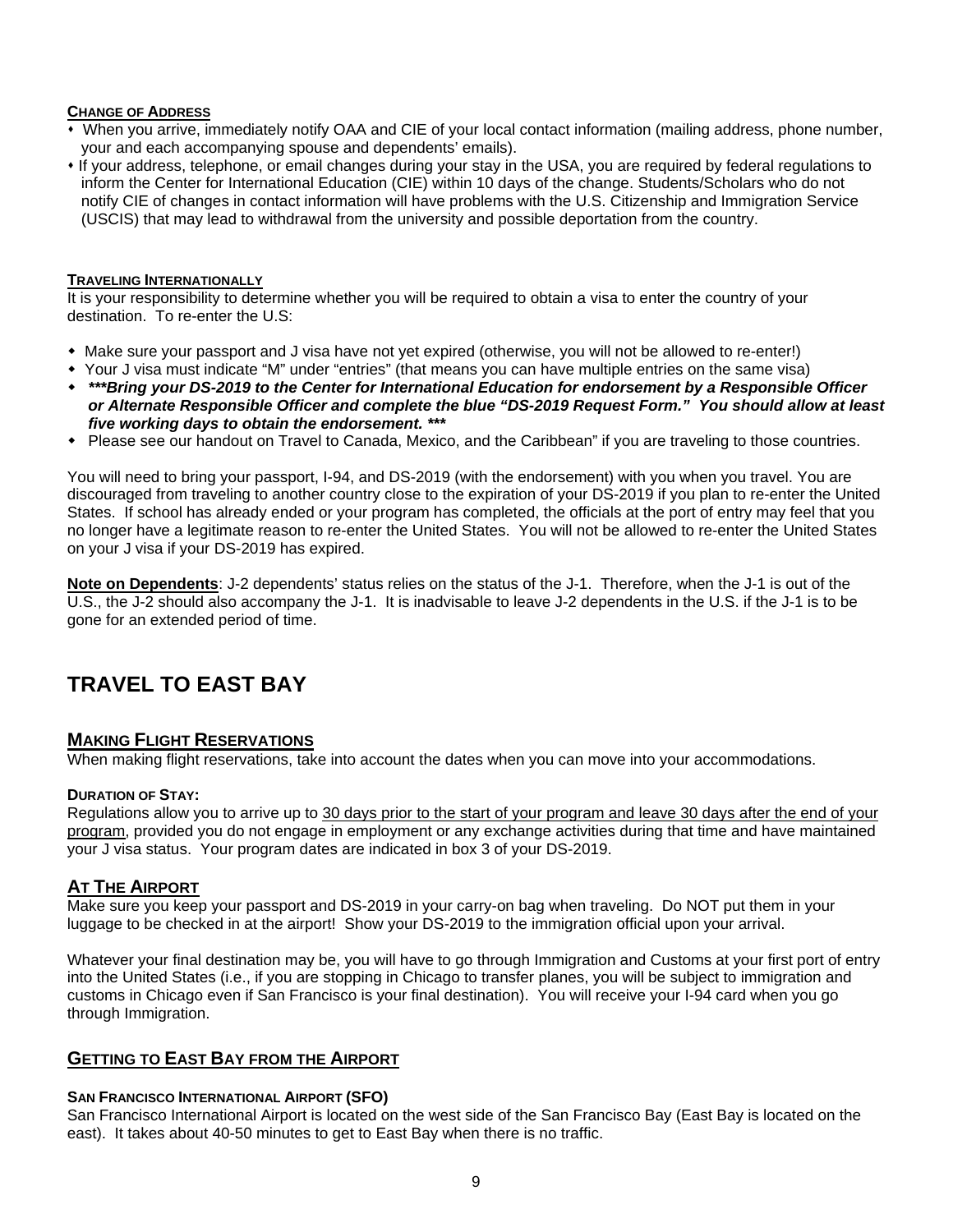Taxis will cost about \$70-\$100 from San Francisco International Airport to Hayward.

Shuttles, also known as door-to-door vans, cost less but it will take you longer to get to your destination because there will be several passengers to drop off. Most shuttles are available on a walk-up basis and can be picked up from the roadway Center Island, Departures/Ticketing Level, all terminals. When boarding the shuttle, be sure to confirm that it will take you to your destination (and not just "near" it).

Ground transportation options from SFO can be found at: http://www.flysfo.com/to-from/ground-transportation

### **OAKLAND INTERNATIONAL AIRPORT (OAK)**

Oakland International Airport, located on the east side of the San Francisco Bay, is about 20-30 minutes from East Bay.

Taxis will cost about \$30-\$40 from Oakland International Airport to Hayward. Shuttles and public transportation also exist.

For more information, view http://www.oaklandairport.com/ground\_transportation.shtml.

# **HOUSING**

### **OFF-CAMPUS HOUSING**

It will take some time to find housing after arrival – the housing market can be fairly competitive and expensive. You may need to make temporary arrangements to stay in a hotel when you first arrive in California, so that you can look for other accommodations after you are here. You should not sign any leases while overseas and without first viewing your accommodations. However, it is *strongly recommended* that you view some internet sites to get an idea of availability, price range, and local geography to make your search easier once you arrive. It is suggested that you budget between \$600–800 for your monthly rent (for a shared apartment). Please keep in mind that the Center for International Education does not have the expertise or resources to assist you in finding off-campus accommodations.

The Housing and Residential Life Office provides off-campus rental listings, landlord and tenant issue information and referrals and consumer information to assist you in making housing decisions. In addition, check notices on the university's bulletin board, newspaper advertisements, and rental services which charge a fee for their postings such as **Homefinders Rentals** (510-549-6450, *http://www.homefindersbulletin.com/*). The internet is also helpful.

**This listing is provided to you as a courtesy. California State University, East Bay does not inspect these listings and the University accepts no responsibility for the condition and acceptability of the units listed with it.** 

| Nearby apartment complexes:      | Sunhill Apartments (Tel:510-886-3735)    |
|----------------------------------|------------------------------------------|
|                                  | City View Apartments (Tel: 510-886-0616) |
|                                  | Creekside Apartments (Tel: 510-881-4800) |
| Web sites to search for housing: | www.craigslist.org                       |
|                                  | www.forrent.com                          |
|                                  | www.apartments.com                       |
|                                  | www.cfm.com                              |

# **TIPS FOR APARTMENT SEEKERS**

### **CHOOSING A NEIGHBORHOOD**

Think about safety, transportation, and easy access of such places as laundromats and grocery stores.

### **READING THE LEASE**

A lease is a binding legal contract between you and the property owner or landlord. You are obligated to pay the landlord monthly rent for the duration of the lease even if you move out before the lease ends. The minimum information a lease or rental agreement should include is rental rate, required deposit, length of occupancy, apartment rules, and termination requirements. If corrections or repairs are needed, make the rental contingent upon these corrections and agree (in writing) upon a completion date. Some questions you may want to ask include: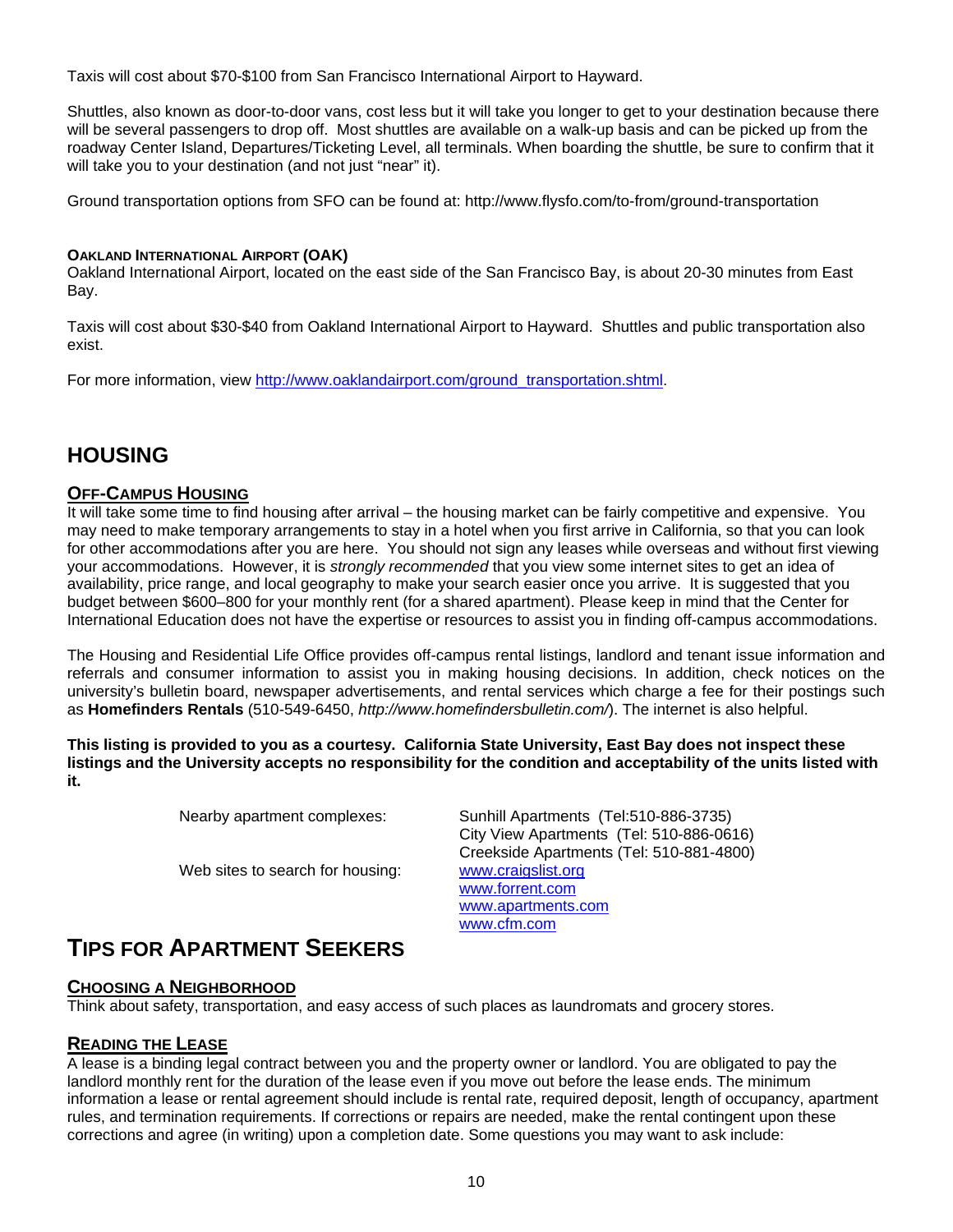- What is included in the rent (gas, electricity, water, parking, laundry)?
- How many persons may occupy the apartment? What is the guest policy?
- When and how must rent be paid each month? Are you allowed to sublet?
- If roommates share the apartment, who is responsible if one should leave?
- Under what conditions are the security or cleaning deposits refundable?
- What is the length of occupancy? What is the landlord's right of entry?
- What are the rules concerning pets, conduct, and recreational facilities?
- Whom do you call for emergency repairs?
- Are there laundry facilities in the building? If not, are they nearby?
- Is parking available? If not, where do you park?

### **TERMINOLOGY TO UNDERSTAND:**

### **SECURITY DEPOSITS**

The security deposit is usually equivalent to one month's rent. Before moving in, inspect the apartment and note all damages present in the dwelling in writing (make sure the landlord signs it). Keep a copy for yourself. **Always pay by check, but if you are forced to pay cash, make sure you get a signed and dated receipt from the landlord.** The landlord must return the refundable part of the deposit within 21 days of the time you move from an apartment. Any applicable deductions from the deposit must be itemized in writing.

### **RENT**

Rent is payable in advance for each rental period. The rent is normally due on the first of the month.

### **UTILITY BILLS**

You will probably be responsible for paying the cost of your utilities (water, electricity, and gas). Ask your apartment manager to get these services turned on. The utility companies may require you to pay a deposit.

### **APARTMENT SHARING**

If one roommate leaves without paying his/her share of the rent, the landlord has the right to collect the rent from the remaining tenants.

### **RIGHT OF ENTRY**

The landlord has the right to enter the premises at reasonable times to inspect and make repairs but usually the landlord will not enter your apartment without calling to ask permission or notifying you.

### **REPAIRS**

If the landlord fails to make reasonable repairs, the tenant, after repeatedly asking for those repairs **in writing**, has the option of making the repairs himself (only if the cost does not exceed one month's rent) and applying the amount of the repair as a deduction to the next month's rent. If the repairs are more expansive than that, the tenant has the right to leave the apartment without the 30 days notice.

### **DAMAGES**

If the tenant or guests of the tenant damage the premises, the tenant is responsible for making repairs or replacing the damaged items. Make a list with all the damages and ask the landlord to sign and date it, sign it yourself, and keep a copy of the list.

### **SUBLETTING**

Subletting is only permitted with the landlord's consent. Many landlords do not allow subletting. Even if you have permission, you are responsible for the rent each month.

### **LEAVING THE APARTMENT**

Under certain conditions and with proper notice (usually 30 days) a landlord may demand that the tenant leaves or that a higher rent be paid in future months. Similarly, you should **write a letter to your landlord 30 days in advance** when you intend to leave.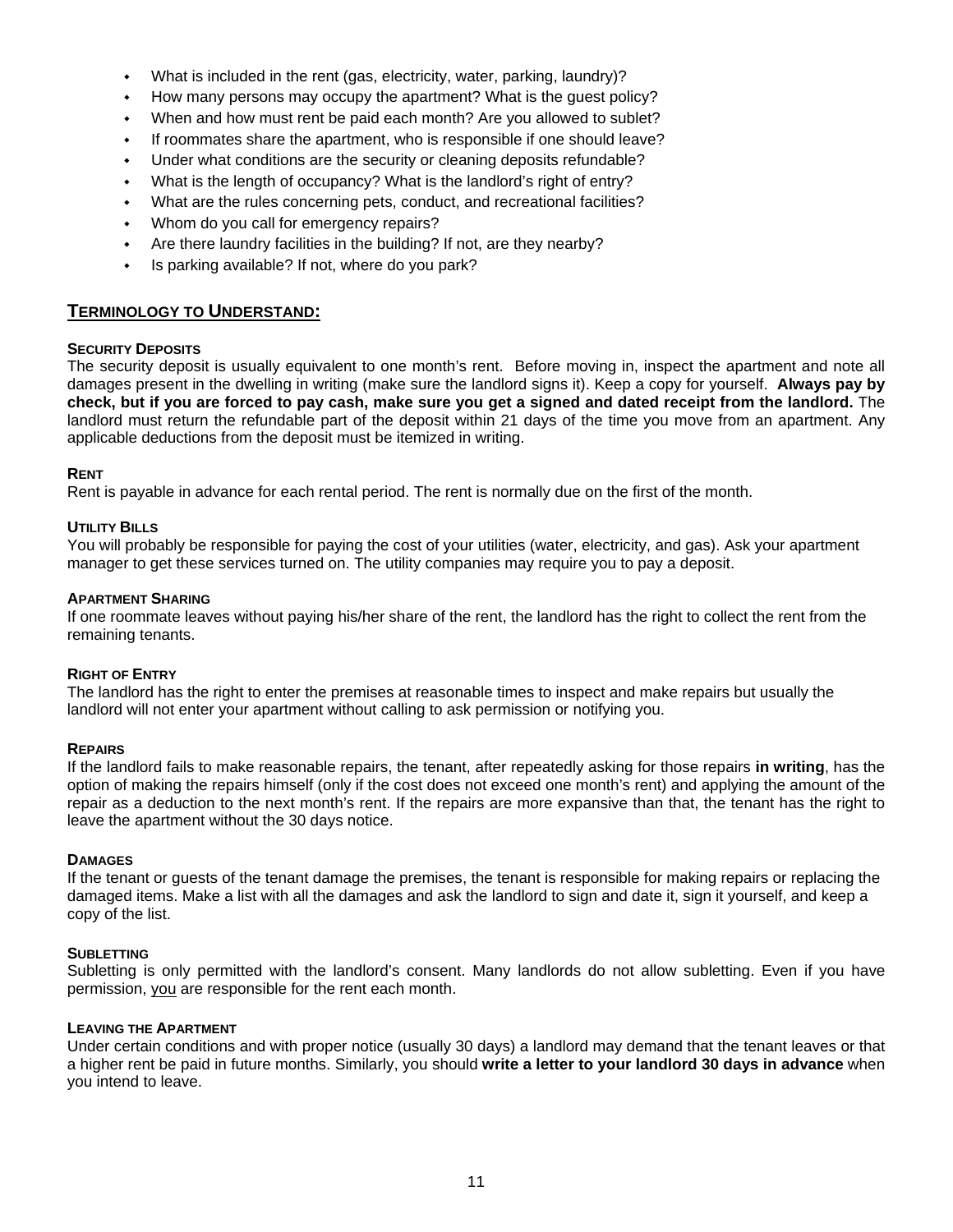### **FAIR HOUSING OFFICE**

The **Echo Housing Assistance Center** (510-581-9380, *http://www.dca.ca.gov/r\_r/fairhou1.htm*) provides assistance to both landlords and tenants and mediates discrimination and other housing complaints.

## **TEMPORARY HOUSING ARRANGEMENTS**

**This listing is provided as a courtesy to you. California State University, East Bay does not inspect these listings and the University accepts no responsibility for the condition and acceptability of the units listed with it.** 

If you decide to arrive before you are allowed to move into your accommodations, you should make arrangements for temporary housing before your arrival. If you arrive a week or more prior to moving in, you may wish to stay in San Francisco and explore the city before moving to Hayward. San Francisco is a convenient 40 minute BART ride from Hayward and a direct shuttle or bus will take you to Cal State East Bay from the Hayward BART station.

### **MOTELS NEAR CAL STATE EAST BAY**

**Comfort Inn**  24997 Mission Boulevard Hayward, CA Tel: 510-538-4466  $$69$  & up/night + tax

**La Hacienda**  24400 Mission Boulevard Hayward, CA Tel: 510-537-5404  $$55$  & up/night + tax

**Discovery Inn**  333 Jackson Street Hayward, CA Tel: 510-886-7111  $$69$  & up/night + tax (Discovery Inn is furthest away of the three but is only a short bus ride from Cal State East Bay. AC Transit # 92 provides direct service to CSUEB)

### **LOW COST ACCOMMODATIONS IN SAN FRANCISCO**

Below is a list of some low cost accommodations in San Francisco. The prices listed are subject to change and you are encouraged to contact the accommodations for the most accurate information.

### **Olympic Hotel**

140 Mason Street (at Ellis) San Francisco, CA 94102 Tel: 415-982-5010 Fax: 415-921-7456  $$59$  & up/night + tax

**Central YMCA**  220 Golden Gate Avenue San Francisco, CA 94102 Tel: 415-885-0460 Fax: 415-885-5439  $$45$  & up/night + tax

### **HOSTELS IN SAN FRANCISCO**

**This web site is provided as a courtesy to you. California State University, East Bay does not inspect these listings and the University accepts no responsibility for the condition and acceptability of the units listed with it.** 

For a list of youth hostels in the San Francisco Bay Area, go to http://www.hostels.com If you are staying for a week or more, ask the hostel if they have weekly rates.

### **Green Tortoise Backpackers Guesthouse**  494 Broadway San Francisco, CA 94133 Tel: 415-834-1000

Fax: 415-956-4900 E-mail: sfhostel@greentortoise.com Web: http://www.greentortoise.com Price: \$35-60

### **Hostelling Int'l – San Francisco, Downtown**  312 Mason Street (at Geary) San Francisco, CA 94102-1074 Tel: 415-788-5604

Fax: 415-788-3023 Web: http://www.norcalhostels.org Price: \$25-70

### **Hostelling Int'l – San Francisco, Fisherman's Wharf**  Fort Mason, Building 240 San Francisco, CA 94123-1303 Tel: 415-771-7277 Fax: 415-771-1468

E-mail: sfhostel@norcalhostels.org Web: http://www.norcalhostels.org Price: \$25-69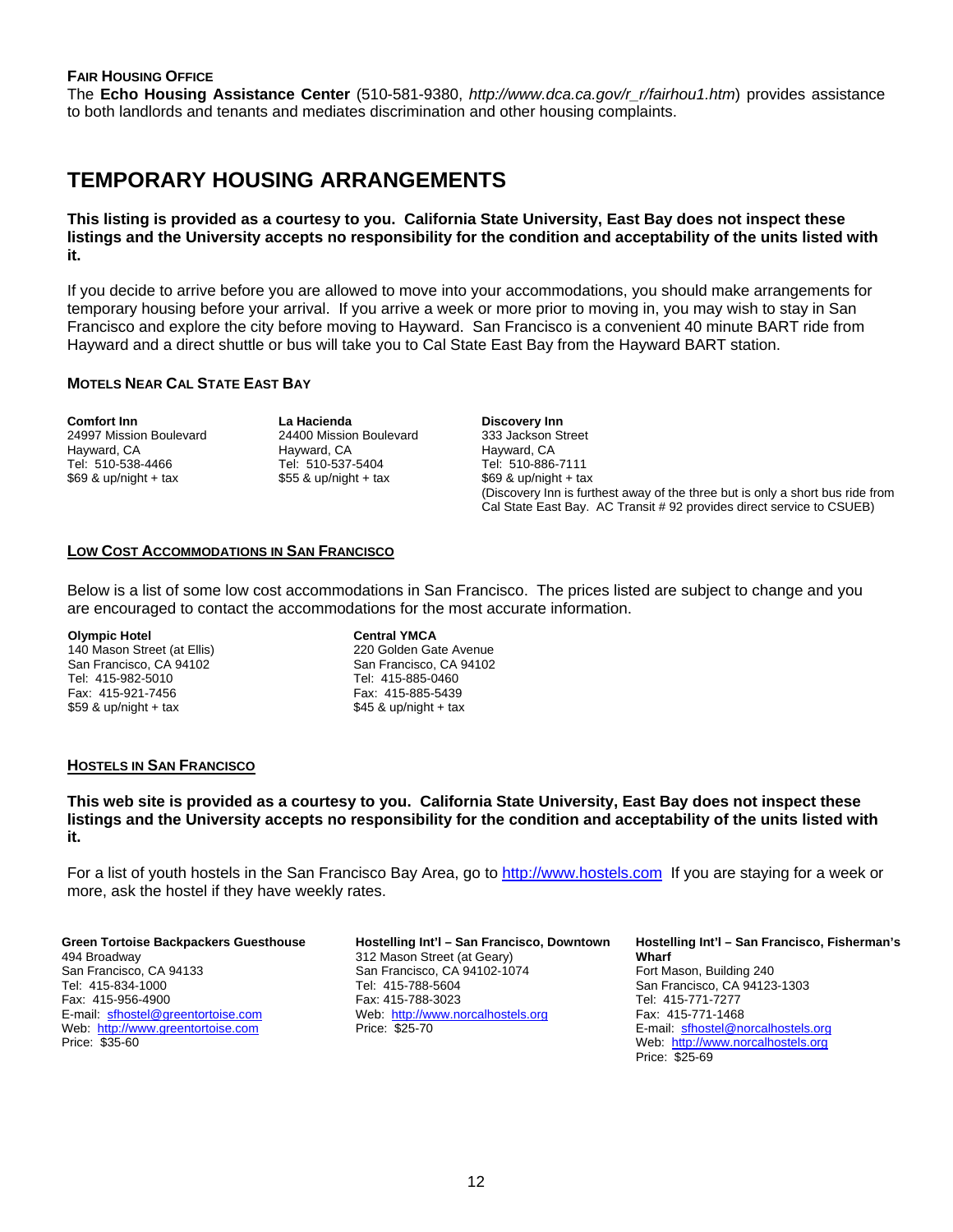# **HEALTH INSURANCE**

The California State University system has mandates that all J-1 students/scholars *and their dependents* carry health insurance that meets the following minimum requirements throughout their enrollment in a CSU institution:

- 1. Medical benefits of at least **\$100,000.00 US dollars** per accident or illness;
- 2. Co-Payment must not exceed **25%** of each bill;
- 3. Repatriation of remains in the amount of **\$25,000.00 US dollars**;
- 4. Expenses associated with the medical evacuation of the student to his or her home country in the amount of **\$50,000.00 US dollars;**
- 5. The deductible must not exceed **\$500.00 US dollars** per accident or illness;
- 6. Additional US Health Insurance Regulations: In addition to the regulations governing J Exchange Visitors, another US law requires health insurance coverage. Under the "Affordable Care Act [22 CFR 62.14 (a)]
- 7. The policy must be underwritten by an insurance company:
	- Having an A.M. Best rating of "A-" or above, an Insurance Solvency International, Ltd. (ISI) rating of "A-i" or above, a Standard & Poor's Claims-paying Ability rating of "A-" or above, a Weiss Research, Inc. rating of B+ or above; or
	- Backed by the full faith and credit of the home country government; or
	- Part of a health benefits program offered on a group basis to employees or enrolled students by a designated sponsor; or
	- Offered through or underwritten by a federally qualified Health Maintenance Organization (HMO) or eligible Competitive Medical Plan (CMP) as determined by the Health Care Financing Administration of the U.S. Department of Health and Human Services.

A policy that meets and exceeds the above requirements may be purchased online at www.csuhealthlink.com or through the Risk Management, Student Administration 4709. For further information on paying for the health insurance, please contact Risk Management: csuebhealthinsurance@csueastbay.edu

Many scholars consider purchasing other insurance policies either in the home country or in the U.S. that may meet this requirement. Our office recommends that you do not purchase health insurance until you have verified that the policy meets the minimum requirements described above. Upon arrival, you will be **required to show proof of health insurance in English** that meets the requirements stated above. If you do not have adequate health insurance, you will have to buy additional insurance through Associated Students. **YOU AND, IF ANY, DEPENDENTS WILL BE CONSIDERED OUT OF STATUS IF YOU DO NOT HAVE ADEQUATE HEALTH INSURANCE.** 

# **FINANCES**

J-1 Scholars are required to have funding of at least \$2000 per month, plus \$500 for each spouse/ \$250 for each dependent (*if applicable*). You should plan to have adequate funds available to you for your initial expenses when you arrive in East Bay. These initial expenses can include university-related expenses, food, temporary housing costs, and local travel expenses. Also, once you find a permanent place to live (apartment, house, etc.), you will need to make a large deposit (usually equal to two month's rent plus a security and/or cleaning deposit) before you will be allowed to move in.

**Please do not bring a lot of cash!** We recommend that you use U.S. travelers' checks as they can be easily replaced if lost or stolen. Some students are able to use the Automatic Teller Machine (ATM) card from their bank in their home country. Please check with your own bank to see if this possible. Also, you may wish to send your money in advance to a California bank by a "telegraph or wire transfer." Your local bank in your home country will be able to assist you with this process. Please do not bring a bank draft with you as it may take as long as 4-6 weeks before it clears the bank here in the U.S. While you are waiting for your bank draft to clear, your money will not be available for you to use!

# **BANKING**

### **CHECKING ACCOUNTS:**

A checking account at a bank is essential in this country. It is convenient and practical to write a check instead of paying cash when you do business. Many business transactions require payment by checks. You may open a checking account in almost any bank in the East Bay area. Sometimes, a small monthly charge and/or a minimum balance is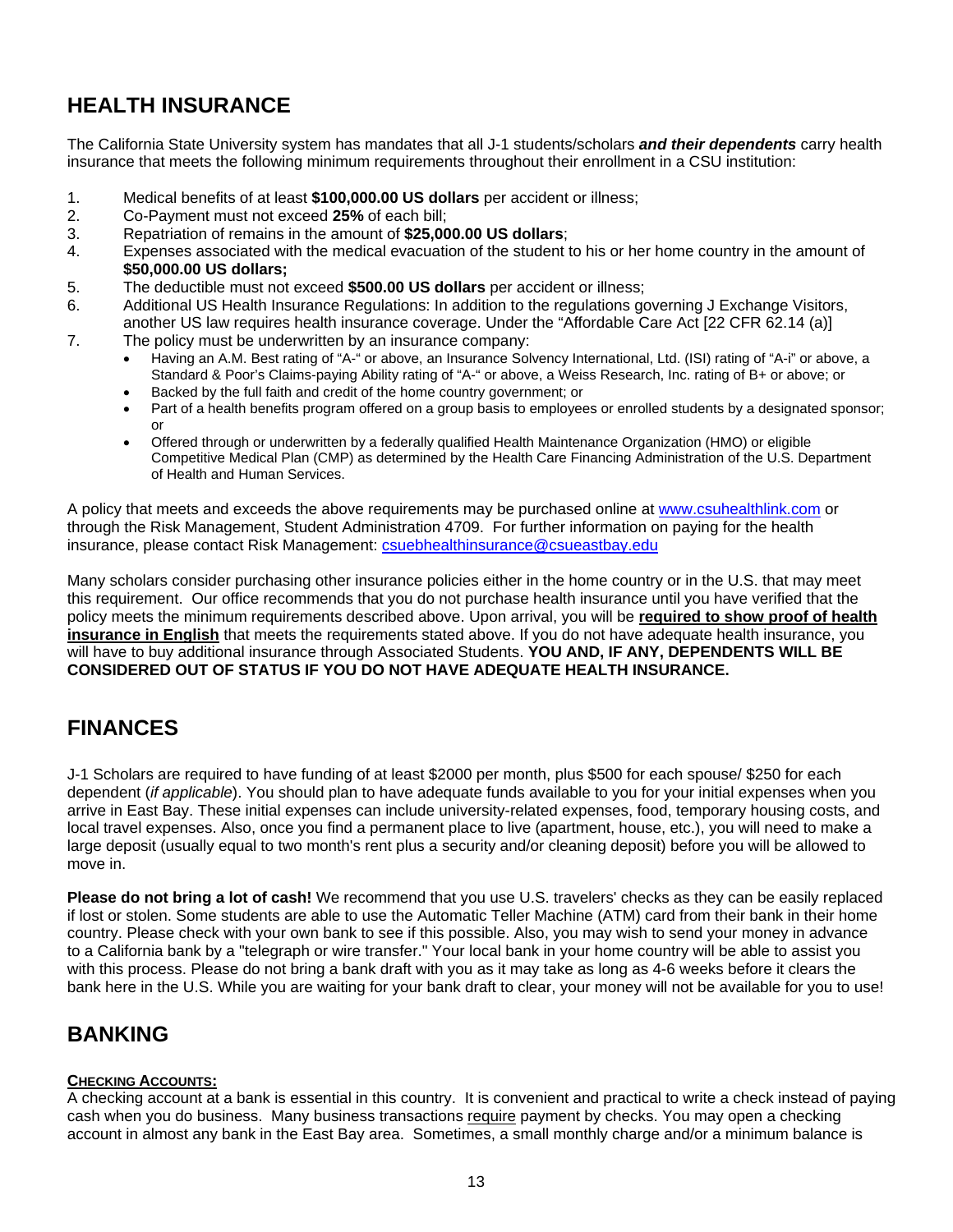required for a checking account. You should establish an account as soon as possible so that you may have easy access to your money for initial expenses.

### **SAVING ACCOUNTS:**

You may also wish to open a savings account if you have large amounts of money. A savings account allows you to save and earn interest on your money. There are several types of savings accounts. The three main types are General Savings Account, Money Market Account and Certificates of Deposit (CD's).

Money Market accounts are designed for those with relatively large amounts of money, such as \$2,500 or more, to deposit. These accounts sometimes earn a high rate of interest.

A CD is a type of savings account in which the depositor agrees to have funds on deposit for a specific period of time, such as six months. The only fees that are associated with CDs are penalty fees charged for an early withdrawal.

Among the popular banks in California are Bank of America, Bank of the West, Wells Fargo, Citibank, Cal State 9 Credit Union, and Chase.

### **IDENTIFICATION:**

To open a checking or savings account, you will need to present two pieces of identification (ID). One must be your passport; the other may be a driver's license or a CSUEB ID card. It is not required that you have a Social Security number to open a bank account.

| <b>Bank of America</b>    | 1200 A Street        | Hayward     | 925-833-9588                 |
|---------------------------|----------------------|-------------|------------------------------|
| Bank of the West          | 1058 B Street        | Hayward     | 510-582-5511                 |
| California Bank and Trust | 785 Southland Dr.    | Hayward     | 510-785-6100                 |
| California Federal Bank   | 22548 Second Street  | Hayward     | 800-843-2265                 |
| Chase                     | 22370 Foothill Blvd. | Hayward     | 510-886-0390                 |
|                           | 24333 Southland Dr.  |             | 510-293-1951                 |
| Citibank                  | 429 Paseo Grande     | San Lorenzo | 510-278-3131                 |
|                           | 1800 Decoto Rd.      | Union City  | 510-489-7272                 |
| US Bank                   | 987 B Street         | Hayward     | 800-872-2657                 |
| Patel Co                  | Pioneer Bookstore    | Hayward     | 925-363-2700                 |
|                           | (on campus)          |             | 800-292-3966                 |
| Wells Fargo               | 26905 Mission Blvd.  | Hayward     | 510-728-9890<br>800-869-3557 |
|                           |                      |             |                              |

### **ATM:**

With either a checking or savings account you may ask for an Automatic Teller Machine (ATM) card. This card will enable you to make deposits or withdrawals at banking machines located outside banks and in other locations. We recommend that you take precautions when using an ATM late at night.

### **CREDIT CARDS:**

Credit cards (MasterCard, Visa, and American Express, for example) are also available through banks. These cards are used to purchase items or services. At the end of every month, you will be billed for your monthly charges. You may pay the entire bill or only a portion. If you pay only a portion of the bill, an interest charge will be added to the remaining balance.

Beware! Credit card companies charge high interest on unpaid balances and this can be very expensive!

# **CSUEB IDENTIFICATION CARD (CSUEB ID)**

After you have signed up for a NetID number, you may obtain a University identification card (Bay Card). To obtain the card, go to the CSUEB Library. You need your CSUEB Identification Number (NetID) –available from the Office of Academic Affairs -- and a photo ID (a passport is fine).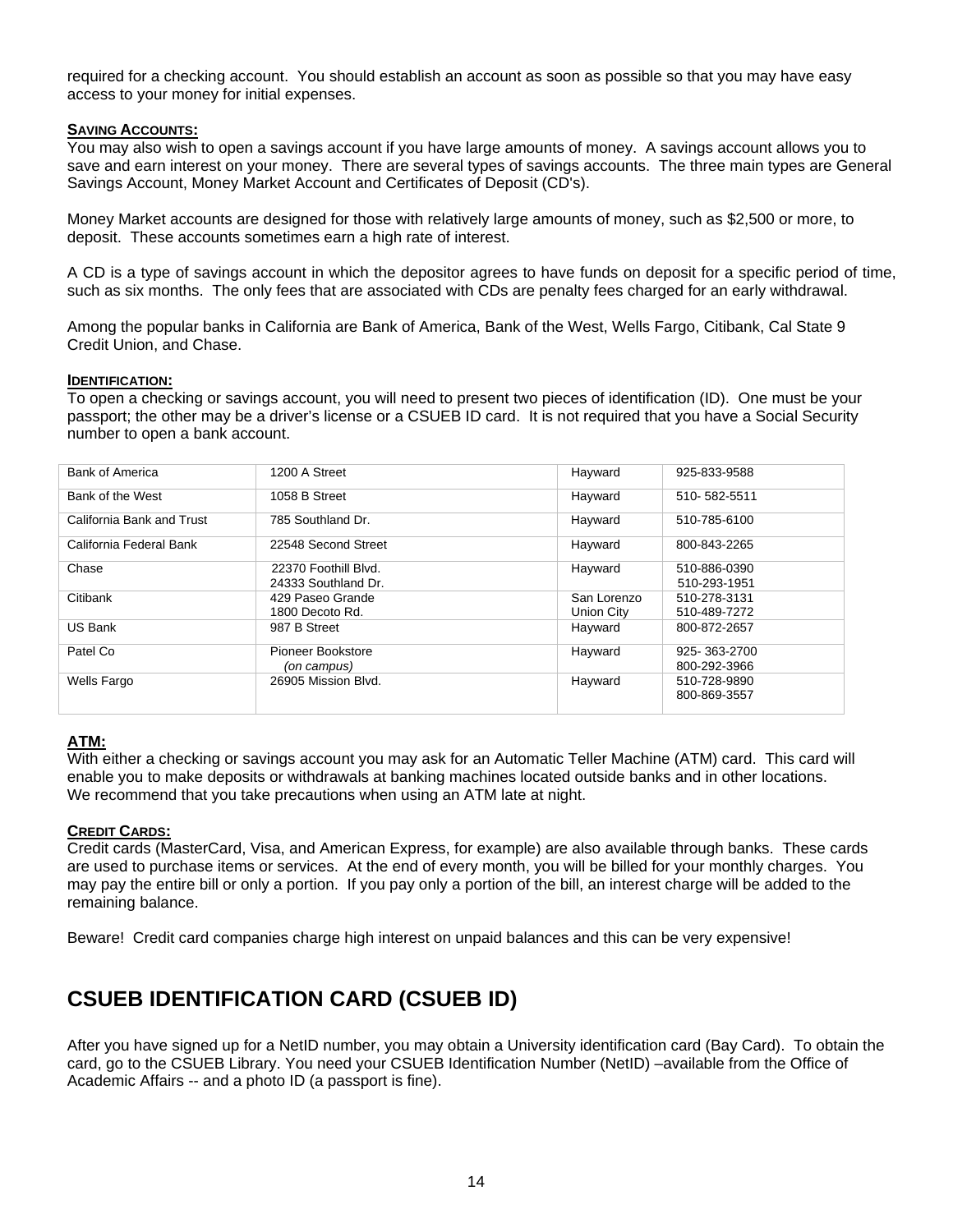# **SOCIAL SECURITY CARD**

A Social Security card lists a social security number, which is a U.S. government identification number. A Social Security Number (SSN) is required to work in the U.S. At California State University East Bay, the Payroll Office must have your social security number in order to issue a check to you.

The Social Security Number is required for on- or off- campus employment. The process takes approximately 2-4 weeks.

To apply for a social security card:

### **Step 1: Gather the following documents**

1) your passport 2) your I-94 3) I-20 or DS-2019 4) a letter from the Center for International Education in support of your social security application

### **Step 2: Go to the Social Security Office**

Social Security Office 24301 Southland Dr. Suite 500 Hayward CA 94545 Tel: 510-783-1932

### **DIRECTIONS TO THE SOCIAL SECURITY OFFICE CSUEB**

**By Bus**: AC Transit Bus #60 goes to Southland Mall. The office is located next to Southland Mall. **By Car**: Drive west on Carlos Bee Blvd. Turn right onto Mission Blvd. Turn left onto Jackson Street. Turn slight right onto Winton Avenue. After about 1.3 miles, turn left at Southland Dr.

# **TAXES**

All international students must file a tax form with the Internal Revenue Service by April 15 of each year, even if you are not employed in the U.S.

# **DEPARTMENT OF MOTOR VEHICLES (DMV)**

**Driver's License & California ID** *Go to***:** http://www.dmv.ca.gov/ to find a DMV office close to you. Closest DMV to CSUEB is: 150 Jackson Street, Hayward, CA 94544 Phone: *800-777-0133*,

If you will be driving in California and are going to purchase a motor vehicle (car, scooter, or motorcycle) you must get a California's driver's license; most insurance companies will not provide coverage unless you have one. Tourists may drive (rental cars) in California for one year as long as they have a valid driver's license from their home country. In order to get a drivers license or California ID, you need a social security card, a passport with I-94 (Departure Record), and USCIS paperwork documenting your legal presence in the U.S (F-1 or J-1 Visa). International licenses are not accepted. Before you take the written exam for a driver's license, we recommend that you study the California Driving Handbook, available free of cost at the general information desk at the DMV and online**.** The DMV is located on 150 Jackson Street in Hayward. **There are normally extremely long lines at the DMV; making appointments ahead of time will save you a lot of time!** 

### **DIRECTIONS TO THE DMV FROM CSUEB**

**By Bus:** AC Transit 60 bus goes near the DMV of East Bay (2 minutes away). Get off the bus stop near the intersection of Soto Road and Jackson Street. Walk west on Jackson about 1 minute. The DMV of East Bay is on the north side of Jackson.

**By Car:** Drive west on Carlos Bee Blvd. past Mission Blvd (Carlos Bee Blvd. becomes Orchard Ave. after Mission Blvd), turn right at the 1<sup>st</sup> traffic light (Soto Road). Drive north about 4 blocks (0.4 mile) on Soto Road. After Jackson Street, you will see the DMV sign on the building on your right hand side.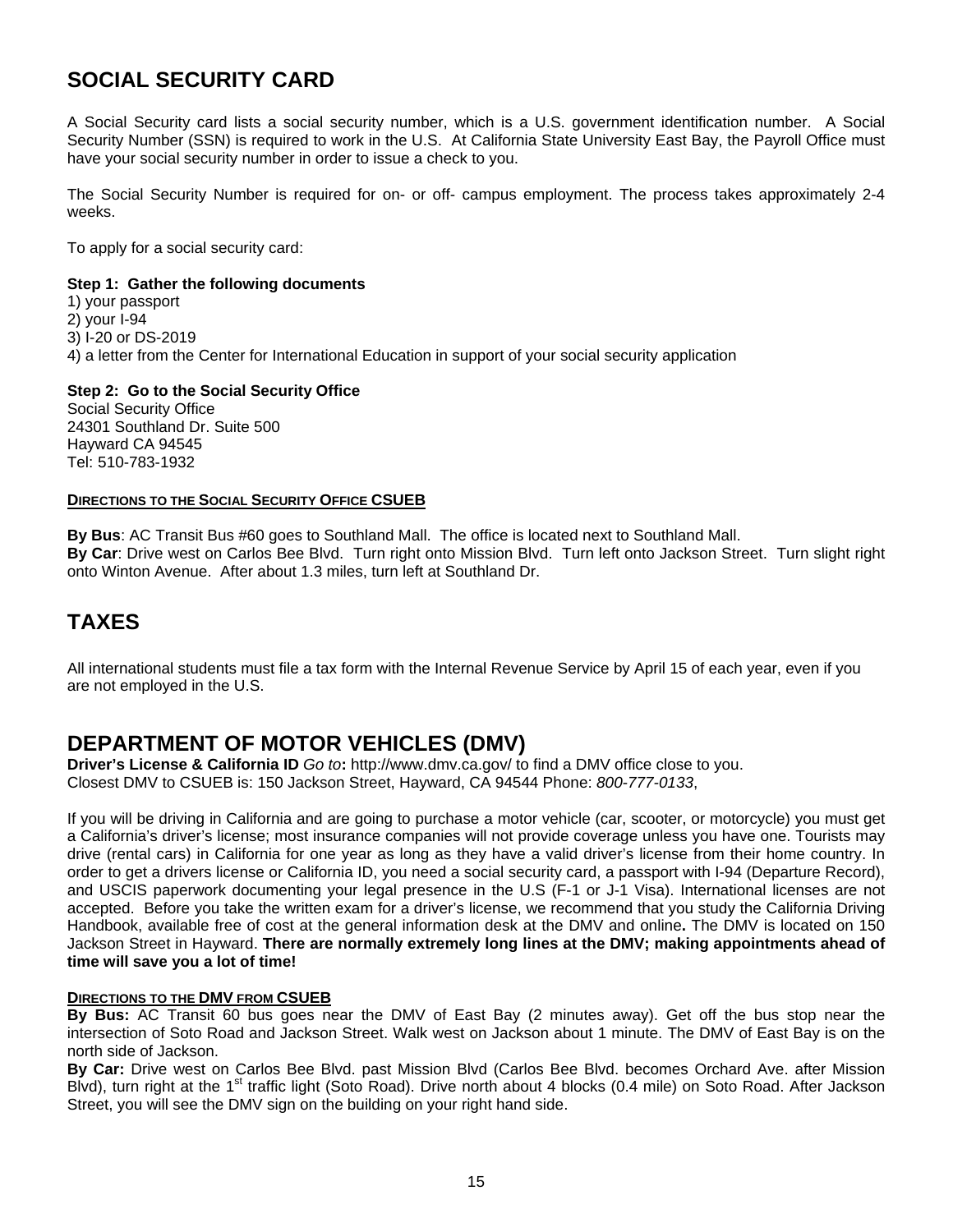# **LEGAL TIPS**

### **If you are arrested**:

- Do not resist arrest by a police officer even if you feel you are innocent
- You have the right to remain silent
- You have the right to contact any attorney before answering any questions
- You do not need to consent to a search of your home, car, or person unless the officer has a warrant
- Be calm, polite, and cooperative but firmly assert your rights

### **If you have an accident**:

- If possible, do not move the vehicles.
- Report the accident to the police immediately.
- Get the name, address, phone number, and insurance company of the other driver.
- Do not admit fault or liability.
- Contact your insurance company (driving without insurance is illegal).
- File your claim promptly with your insurance company.

# **TELEPHONE SERVICES**

Most phone service is provided by AT&T. All customers must pay a connection charge (approximately \$60.00) that is due with the first bill. The connection charge may be divided over three months of bills. Aside from long distance charges, basic phone service costs about \$23.00 per month. There is normally unlimited telephone for calls in your local area for one monthly charge.

### **LONG DISTANCE CALLS**

To place a long distance call, (1) Dial "1", (2) Dial the area code of the city you are calling (if you are calling a number in this (510) area code, you omit this step), (3) Dial the seven-digit number you are calling.

There are many long distance phone service companies. Company's rates and personal service are the primary factors in choosing your long distance provider since line quality is mostly the same. Be sure to inquire about international calling plans (paying a base fee each month in order to have reduced rates to specific countries).

| Commonly Used Long Distance Carliers |                |                                               |
|--------------------------------------|----------------|-----------------------------------------------|
| AT&T                                 | 1-800-850-8437 | http://www.att.com/home/                      |
| Sprint                               | 1-800 877 4646 | http://csg.sprint.com/longdistance/index.html |

### Commonly Used Long Distance Carriers

### **CALLING CARDS**

Phone cards are useful for making telephone calls from pay phones and cell phones in some cases, may provide cheaper international rates then your long distance carrier when calling from your home phone. When choosing a calling card, be sure to read the fine print. Many phone cards charge an initial connection fee, which can be quite high.

### **COLLECT CALLS:**

To have the person you are calling pay the charge call the operator (dial "0") and say that you want to place a collect phone call. You can also make collect calls by dialing 1-800-CALL-ATT or 1-800-COLLECT.

### **EMERGENCIES:**

For emergencies, call 9-1-1. This number puts you in contact with the police department, fire department and ambulance service. You might have to wait on the line as a recording answers your call. Do not hang up and call again because calls are answered in the order they are received. After you speak with the dispatcher, do not hang up until you are told to do so.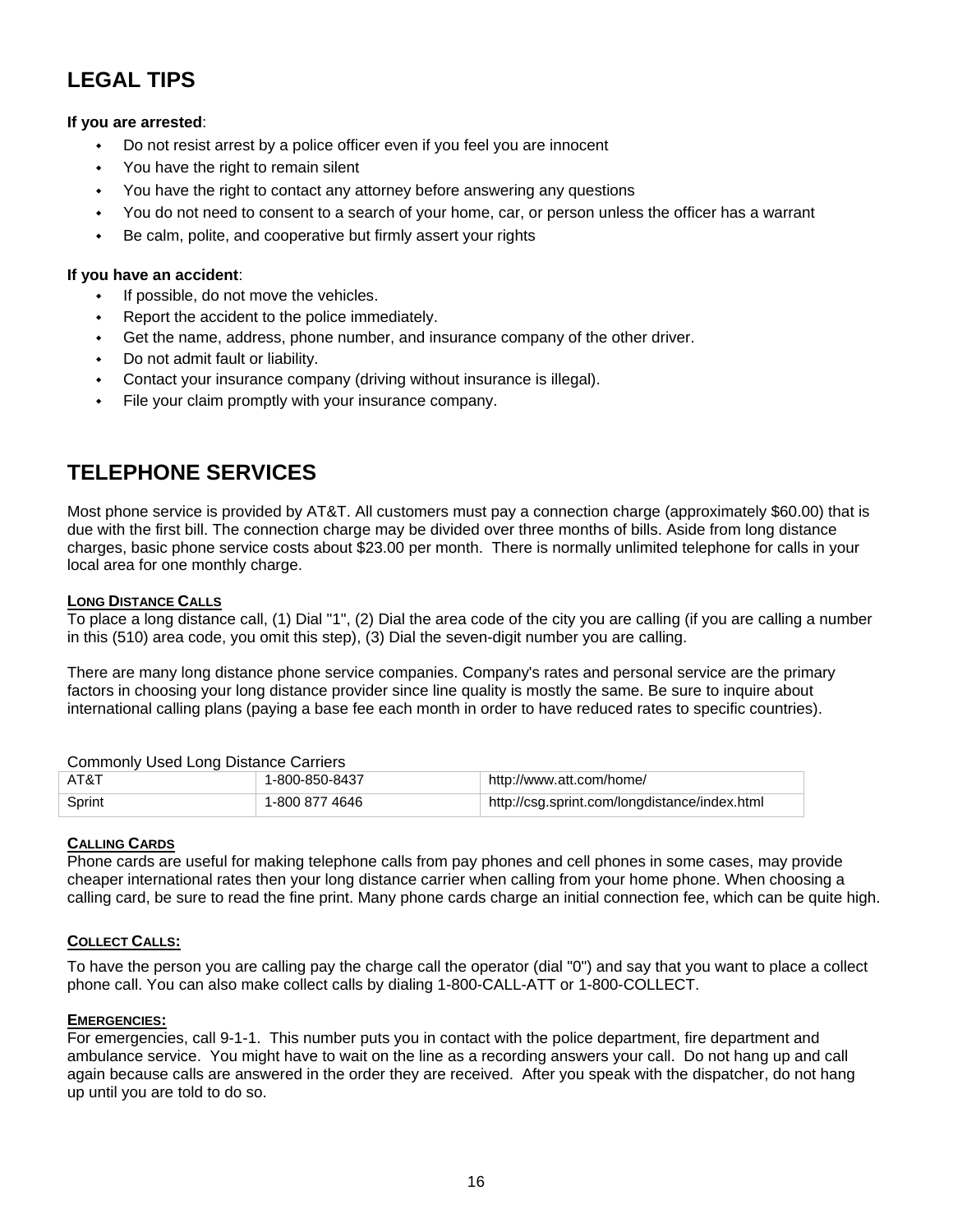### **INTERNATIONAL CALLS:**

You must have a long distance telephone company to make a direct international call. To make the direct call without operator assistance, dial 0-1-1 + the country code + the city code + telephone number. To make an operator assisted phone call, which is more expensive than a direct call, dial 0-1 instead of the 0-1-1.

### **MOBILE PHONES:**

You may find that cell phones are necessary for your short-term stay in California. Unfortunately, most contract phone plans require a one year contract. An alternative to being bound to a phone contract would be to purchase a prepaid phone.

Prepaid phones, also know as pay as you go phones, require a purchase of a phone at local electronic stores such as AT&T (www.att.net) Best Buy (www.bestbuy.com). At the store you will have to purchase a phone with a provider. Pay as you go phones range in price from \$50-\$150 dependent on phone aesthetics and features. Go to the websites of these electronic stores for updated locations and information.

These phones are limited in choice but allow you the option to budget your talk time. Phone cards range from \$15 to \$50 with the provider you have purchased your phone with. Beware that each provider has different terms of expiration for ranging cards. You should have a clear understanding of what you are signing up for.

# **WEATHER**

The temperature at East Bay is very moderate. It does not get too cold in the winter (no snow) and not too hot in the summer (a few days above 90 degrees). The summer months range between 65-90 degrees Fahrenheit (18-34 degrees Celsius). The days are warm but the nights can get chilly. September is the warmest month in the Bay Area. The winter brings lots of rain and the temperature range is between 40-55 degrees Fahrenheit (3-12 degrees Celsius). So pack your shorts but also your sweaters and bring your jackets but leave the thermal underwear and wool socks (unless you plan on going skiing!).

# **LOCAL TRANSPORTATION**

Limited public transportation is available to and from CSU East Bay and in the Bay Area.

### **COMMUTE INFORMATION CENTER -CIC** (located in UU 314)

The CIC sells BART & AC Transit tickets, provides schedules of the Hill Hopper shuttle, BART, & AC Transit bus #60, and has Carpool-To-School applications.

### **THE HILL HOPPER SHUTTLE**

The Hill Hopper courtesy shuttle supplements AC Transit #60 runs between the campus and the East Bay BART station. For the Hill Hopper's detailed schedule, stop by the CIC (UU 314). The Hill Hopper does not operate on weekends.

### **CARPOOL-TO-SCHOOL PROGRAM**

Share your ride to Cal State! A database is available for students interested in carpooling one to five days a week. Carpool matching is available for both East Bay and Contra Costa Campuses. "Carpool-to-School" applications are available at the CIC office. Home addresses are confidential.

### **BART (http://www.bart.gov/)**

The Bay Area Rapid Transit, or BART, is a train system, which runs from up and down the East Bay and to San Francisco. To reach Cal State East Bay via BART, disembark at the Hayward station. You may proceed to either AC Transit bus # 60, or the Hill Hopper Shuttle. For BART schedules and fares, refer to the web site or pick one up at the CIC (see above).

### **AC TRANSIT** *(http://transit.511.org/tripplanner/index.asp)*

The AC Transit is the Alameda County public transportation system. Bus #60 comes to campus from the BART station and includes other stops such as Southland Mall. For schedules and maps check the AC Transit web site.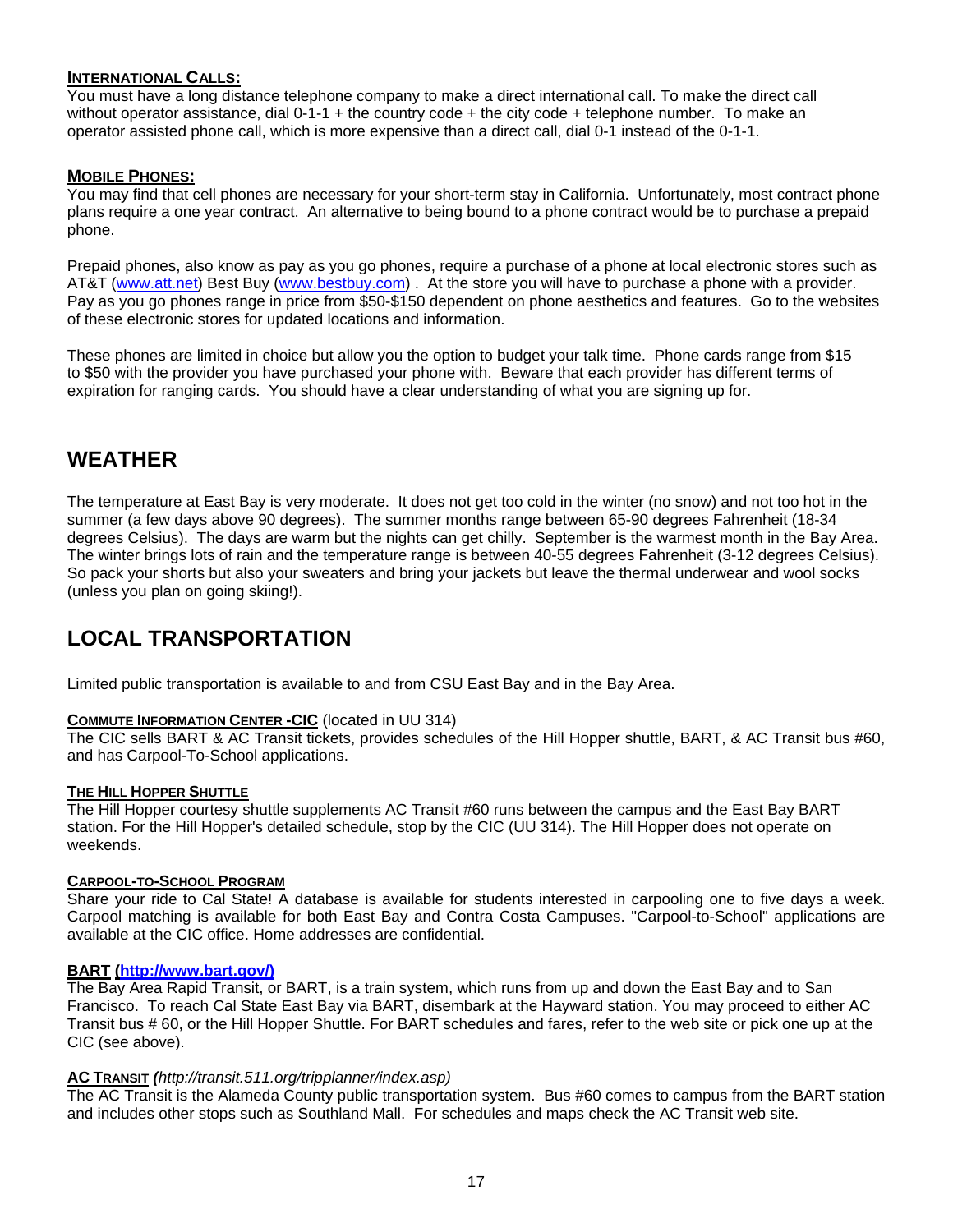**ADDITIONAL TRANSPORTATION RESOURCES** *http://transit.511.org/tripplanner/coverage.asp* **Amtrak** (*www.amtrak.com*) / Tel : 1-800-USA-RAIL

Rail service to other cities in the U.S.

**Greyhound** *(www.greyhound.com) /* Tel: 1- 800-229-9424 Bus service to other cities in the U.S. Be sure to ask for student rates.

**Taxis**: *Yellow Cab* (510-732-8500), *Red and White* (510-490-2020), *East Bay City Cab* (510-881-4419)

**Rental Cars:** You must be 21 years of age to rent a car from the following companies.

| <b>Enterprise</b> (offers pick up) | Budget                      | <b>Thrifty</b>              |
|------------------------------------|-----------------------------|-----------------------------|
| 25900 Mission Bl., East Bay        | 27295 Mission Bl., East Bay | 25656 Mission Bl., East Bay |
| (510) 537-4100 or (800) 736-8222   | (510) 733-9590              | (510) 538-4444              |

# **DEPENDENTS**

### **CHILDCARE AND BABYSITTING**

A free monthly newspaper called **Parents Press** (*www.parentspress.com*) is available at many markets and children's stores. It contains information on private schools, after-school daycare, classes and recreational activities for children.

**BANANAS CHILD CARE INFORMATION AND REFERRAL SERVICE** (*www.bananasinc.org*) is the most commonly used service for finding either regular daily care or the occasional babysitter. This non-profit organization provides a valuable handout on choosing child care, telling what to look for and ask about when making the decision on the best type of care for your child. Bananas also offers a monthly schedule of workshops on issues related to raising children. For more information, call 510-658-0381 or stop by 5232 Claremont in Oakland.

### **SCHOOLS**

In the U.S., all children are eligible for free education provided by the local public school district. If your children are between the ages of 4 years 9 months and 18 years, you many enroll them tuition free in the public school system of the city where you reside. School and grade placement is determined by district policies. For more information, contact the appropriate office for your city of residence:

| <b>Hayward Unified School District</b> | <b>Oakland Unified School District</b> | <b>Fremont Unified School District</b> |
|----------------------------------------|----------------------------------------|----------------------------------------|
| 24411 Amador Street                    | 1025 $2^{nd}$ Avenue                   | 4210 Technology Drive                  |
| Hayward, CA 94540                      | Oakland, CA 94606                      | Fremont, CA 94538                      |
| (510) 784-2600                         | (510) 879-8111                         | (510) 657-2350                         |
| http://www.husd.k12.ca.us/             | http://www.ousd.k12.ca.us              | http://www.fremont.k12.ca.us/          |

Private Schools are listed in the **Handbook of Private Schools**, on the Internet, in the phonebook Yellow Pages under "Schools", and in the **Parent's Press** newspaper. If your child needs to enroll in an ESL (English as a Second Language) class, you may complete an application at the school office. When you know where to enroll your child, go directly to the school. They will require the following:

- **Proof of Residence**. This can be a lease or utility bill that has your name on it. If you are renting from an individual, that person should give you a letter stating that you reside at that address.
- **Immunization Record**. The immunization record is a record of all the shots your child has received from a doctor to protect against disease.
- **Your child's birth certificate**.

### **AMERICAN LANGUAGE PROGRAM (ALP)** *(*885-2325, *www.csueastbay.edu/ALP/)*

English as a Second Language classes are offered through the American Language Program at Cal State East Bay. The ALP course levels range from high beginner to advanced ESL and college preparation.

### **RECREATION AND SUMMER PROGRAMS FOR CHILDREN**

The **City of East Bay** (*http://www.cityofEast Bay.com/community/recreation.html*) has recreational parks that sponsor sports, summer camp, and art programs.